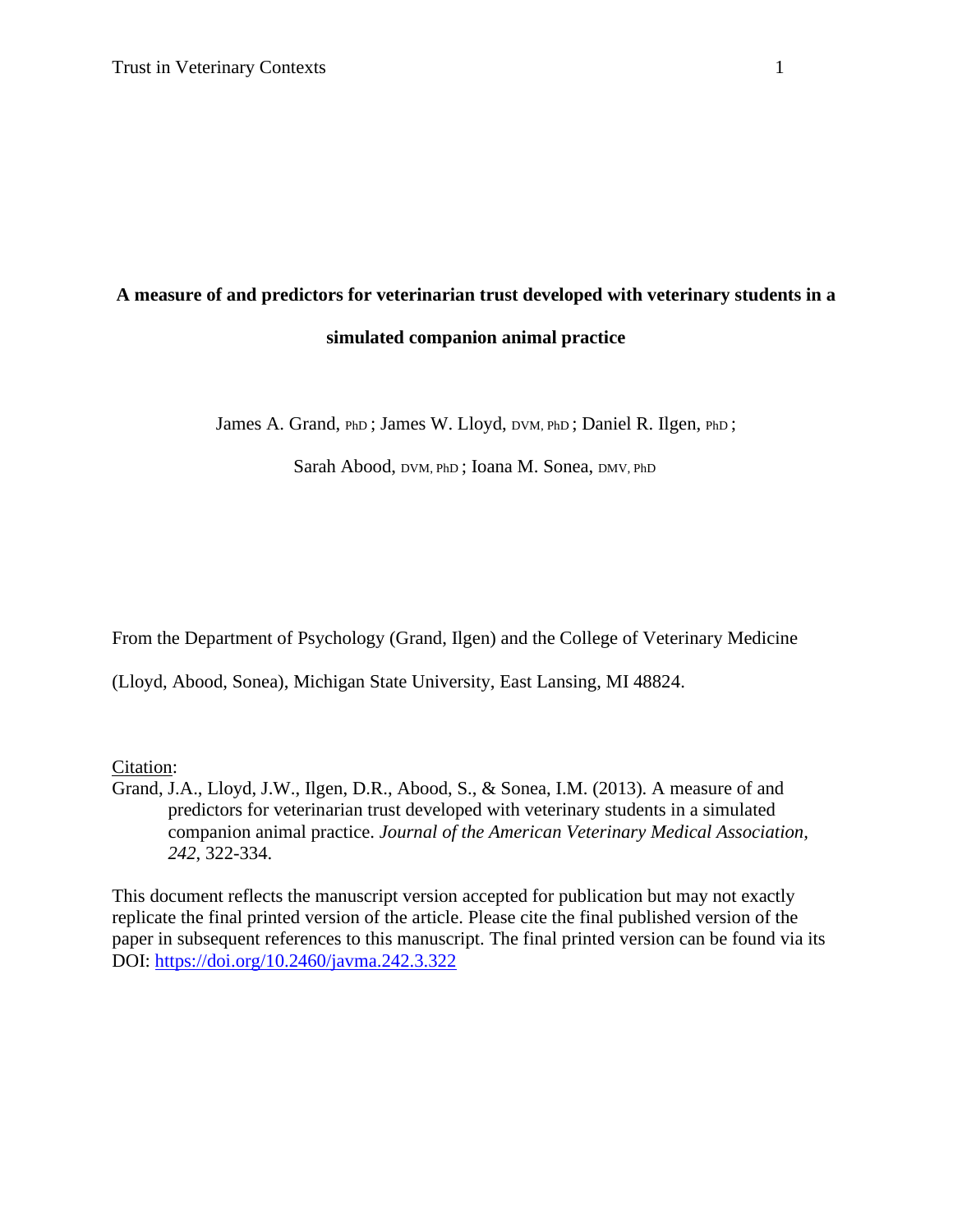## **Abstract**

**Objective**—To gain a better understanding of the role of interpersonal trust in veterinarian-client interactions during routine health-care visits, develop a measure of trust uniquely suited to the context of veterinary medicine, and interpret the actions, beliefs, and perceptions that capture client trust toward veterinarians.

**Design**—Correlational study.

**Sample Population—103** veterinary students and 19 standardized clients with pets from a college of veterinary medicine at a large public Midwestern university.

**Procedures**—A measure of trust specific to veterinarian-client interactions was constructed on the basis of preexisting conceptualizations of the construct and administered to veterinary students and standardized clients following interactions in 2 medical scenarios in a high-fidelity simulated animal health clinic. Exploratory and confirmatory factor analytic techniques were used to validate the measure of trust and hierarchic linear modeling was used to explore indicators of standardized client trust perceptions in one of the scenarios.

**Results**—Factor analysis revealed that the measure captured 2 perceptions indicative of trust in veterinary contexts: professionalism and technical candor. Students who had behaviors reflecting these factors as well as those who were more perceived as more technically competent were seen as more trustworthy by standardized clients.

**Conclusions and Clinical Relevance**—The development of trustworthy relationships between clients and veterinarians is important to the continued growth and success of the profession. By identifying characteristics of veterinary trustworthiness and developing related measurement tools, proactive approaches to monitoring veterinarian-client relations can be implemented and incorporated into veterinary training and practice programs to identify areas for improvement.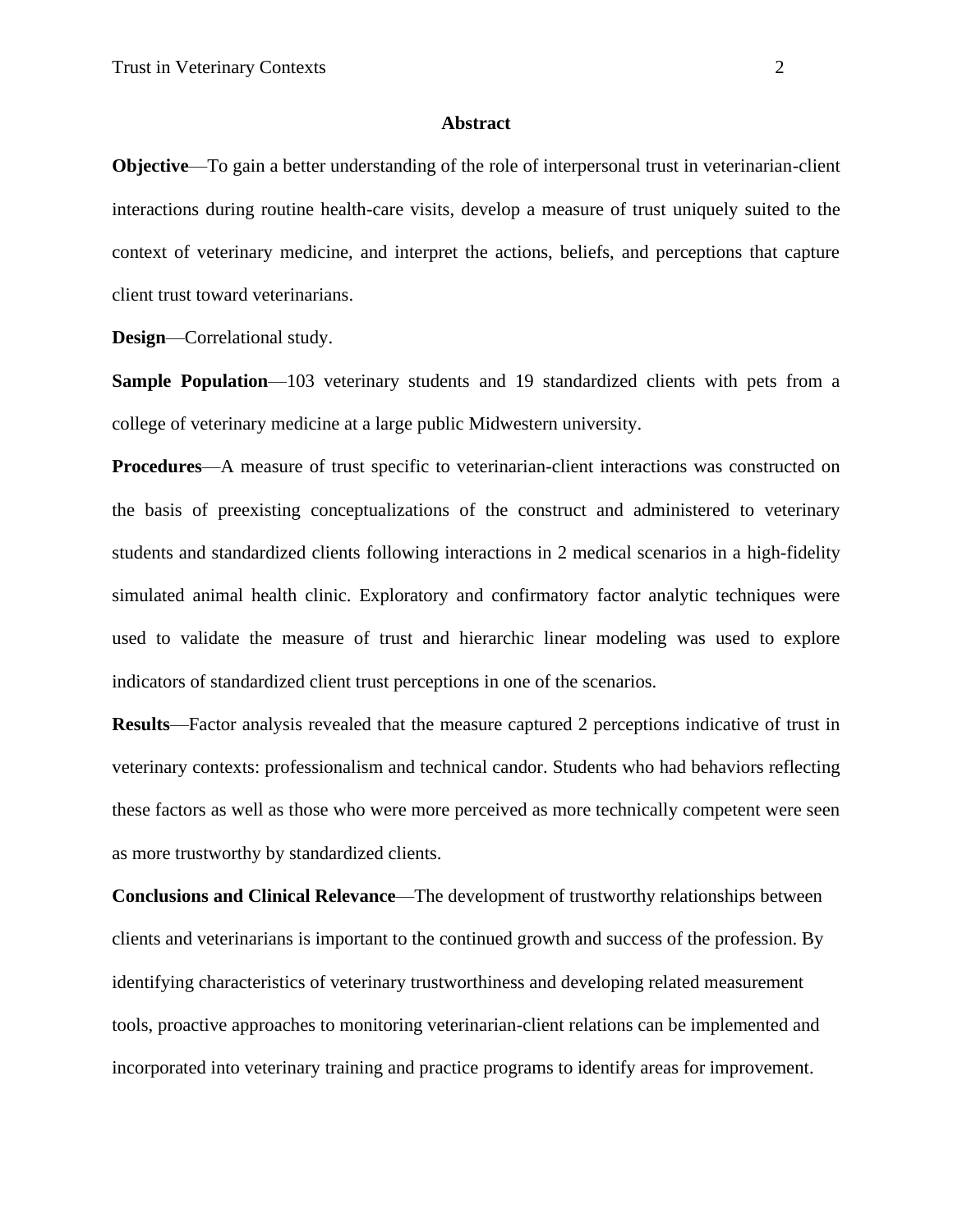# **Abbreviations**

- HLM Hierarchical linear modeling
- ICC Intraclass correlation coefficient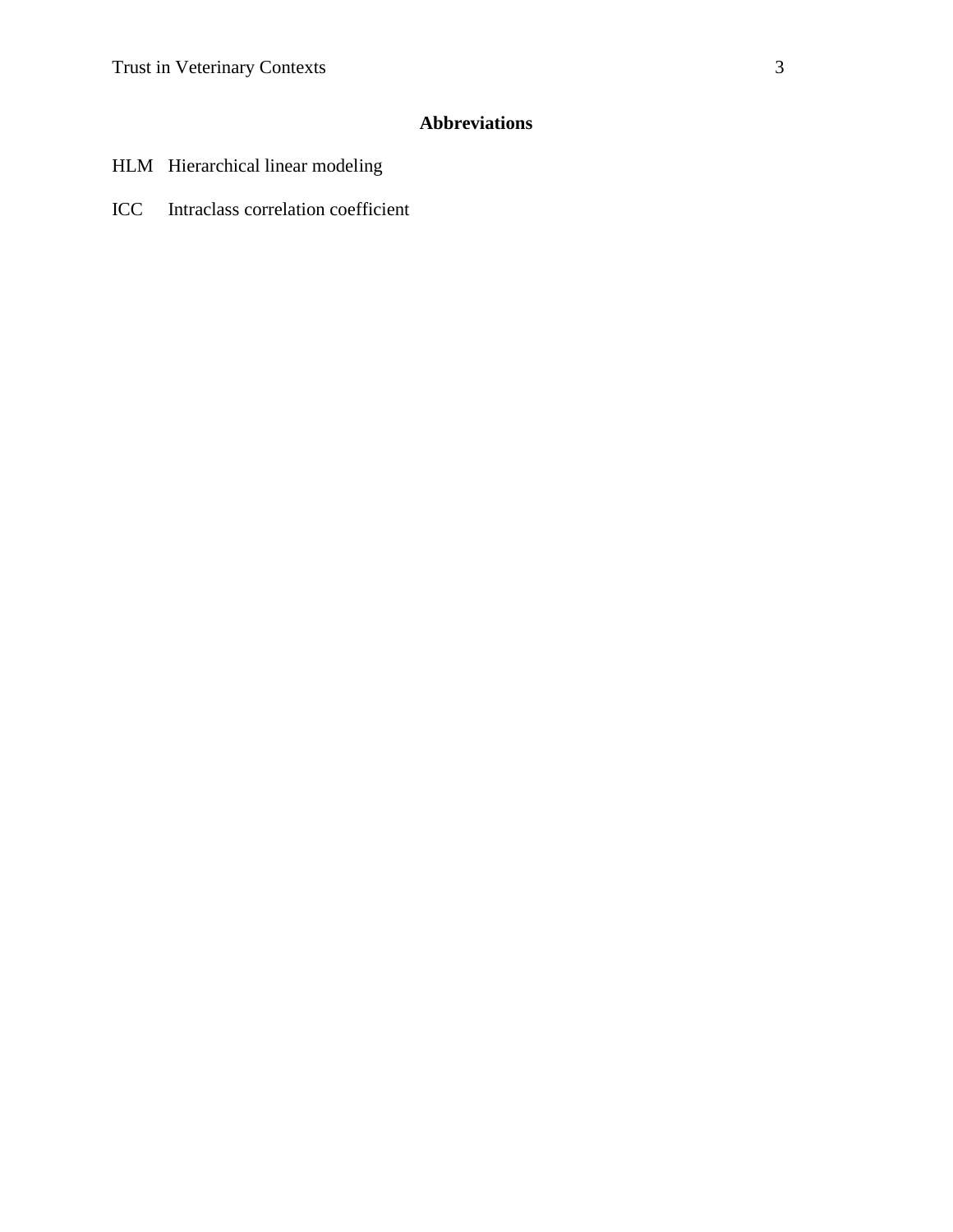Both intuitive and systematic observers of social interaction and exchange have typically placed trust among the most fundamental qualities of human relationships.<sup>1</sup> Whether in the context of spousal partnerships, dealings with coworkers and employers, simple transactions among strangers, or even interfacing with inanimate machinery, developing, producing, and interpreting perceptions of trust is an important and daily part of the human social condition.<sup>2–4</sup> However, honing and maintaining a trusting relationship is no easy feat in the face of current societal trends. Sociological research reveals that Americans' overall level of trust in other individuals and larger institutions has been steadily decreasing since the 1980s.<sup>5</sup> Speculation as to why this decrease has been observed vary widely; for example, greater accessibility to negative media coverage and electronic entertainment, increased pressures placed on time and money, exposure to implausible marketing and advertisement campaigns, and changes in corporate attitudes toward employment and downsizing have all been posited as potential explanations for diminishing levels of trust.<sup>6,7</sup>

Regardless of its drivers, such developments have potentially troubling implications for the veterinary profession. For example, the declining trend in trust parallels a similar decrease in the frequency of client visits to veterinary care providers over the past 25 years that has become a cause of widespread concern in the field.<sup>8</sup> Although evidence of a causal relation between these 2 patterns has not been established, there is little doubt that trust between veterinary practitioners and their clients can play a major role in clients' attitudes toward and perceptions of veterinarians and the veterinary profession, which can significantly influence the likelihood of future visitations. As noted in the human health-care and service industry, the importance of trust between patient and practitioner is a central component in creating and sustaining effective medical relationships.<sup>9–11</sup> Greater trust in physicians has been shown to be meaningfully related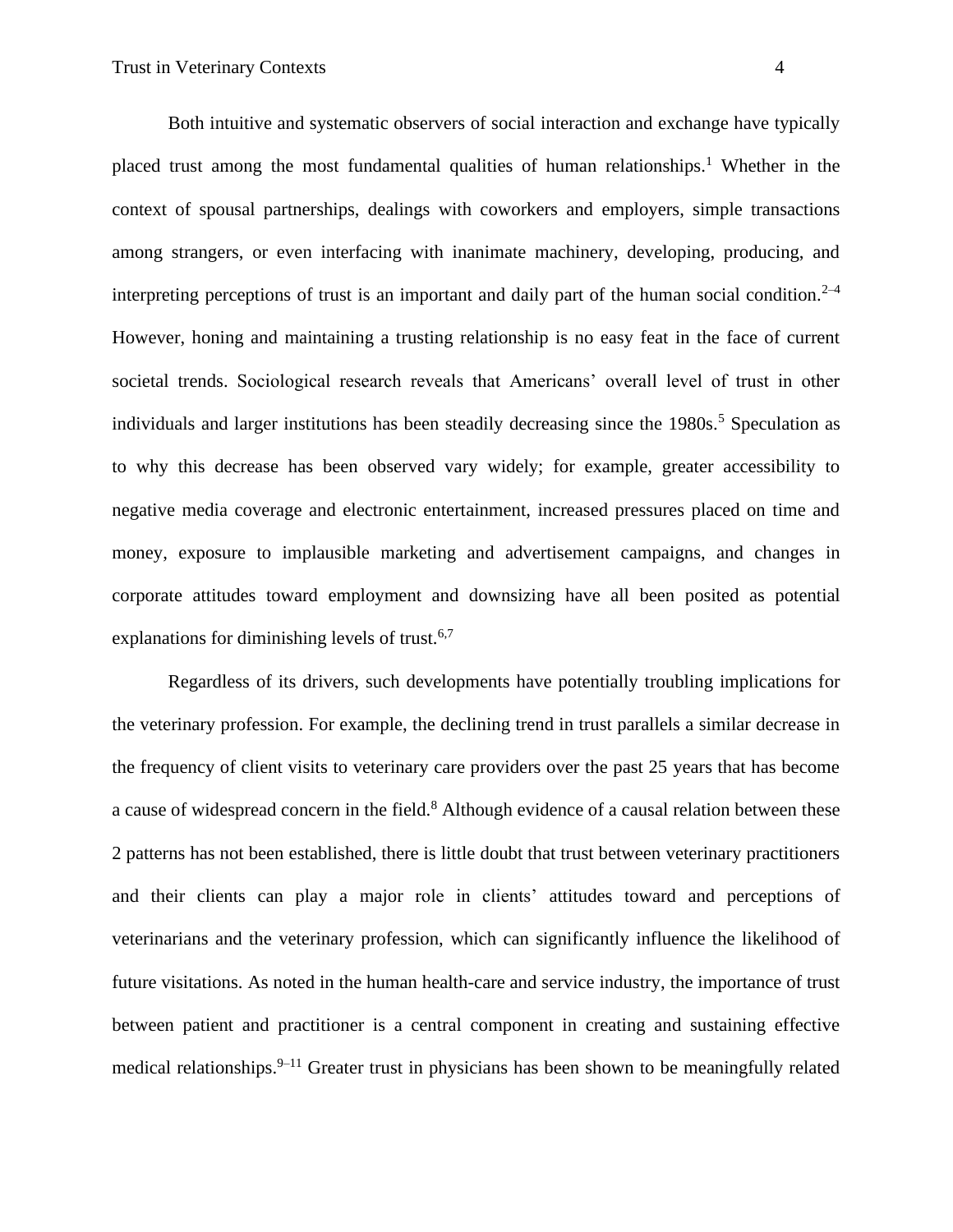to reductions in patient turnover, higher willingness to recommend a physician to others, fewer disagreements over treatment suggestions, and greater perceptions regarding effectiveness of care delivery.<sup>9</sup> An additional benefit of the positive trust relationship for both veterinarians and physicians is higher compliance rates among clients and patients to recommended treatment programs and regimens.<sup>10–13</sup> For example, Jansen et al<sup>14</sup> describe how trust plays a vital role in dairy farmers' motivations toward seeking out and complying with veterinarian treatment recommendations. On the basis of qualitative interviews and thematic analyses, Jansen et al<sup>14</sup> report that clients and their behaviors and attitudes toward a veterinarian's treatment plans can be classified according to whether those clients were generally open to external information sources (ie, recommendations from veterinarians) and whether they trusted the information provided by those sources to be accurate and intent on improving animal health.

Perhaps most indicative of the importance of trust to the veterinary profession are recent research and state of the industry reports released by the American Animal Hospital Association, which emphasize the importance of developing positive practitioner-client communication channels and increasing compliance as critical areas through which veterinarians can improve their level of care provided and grow revenue, 15,16 both of which are intimately related to the trust-building efforts engaged in by veterinary professionals.<sup>11–14</sup> Despite its noted importance, little is known about the perceptions of clients or the behavioral actions of veterinarians that contribute to the development of trust in the context of veterinary medicine. One cannot examine this issue without first considering precisely what is meant by trust and how it is perceived by and demonstrated to others.

Objectively defining trust and the manner by which it is observed, produced, and exerts influence on meaningful outcomes is a complicated endeavor. For example, trust perceptions are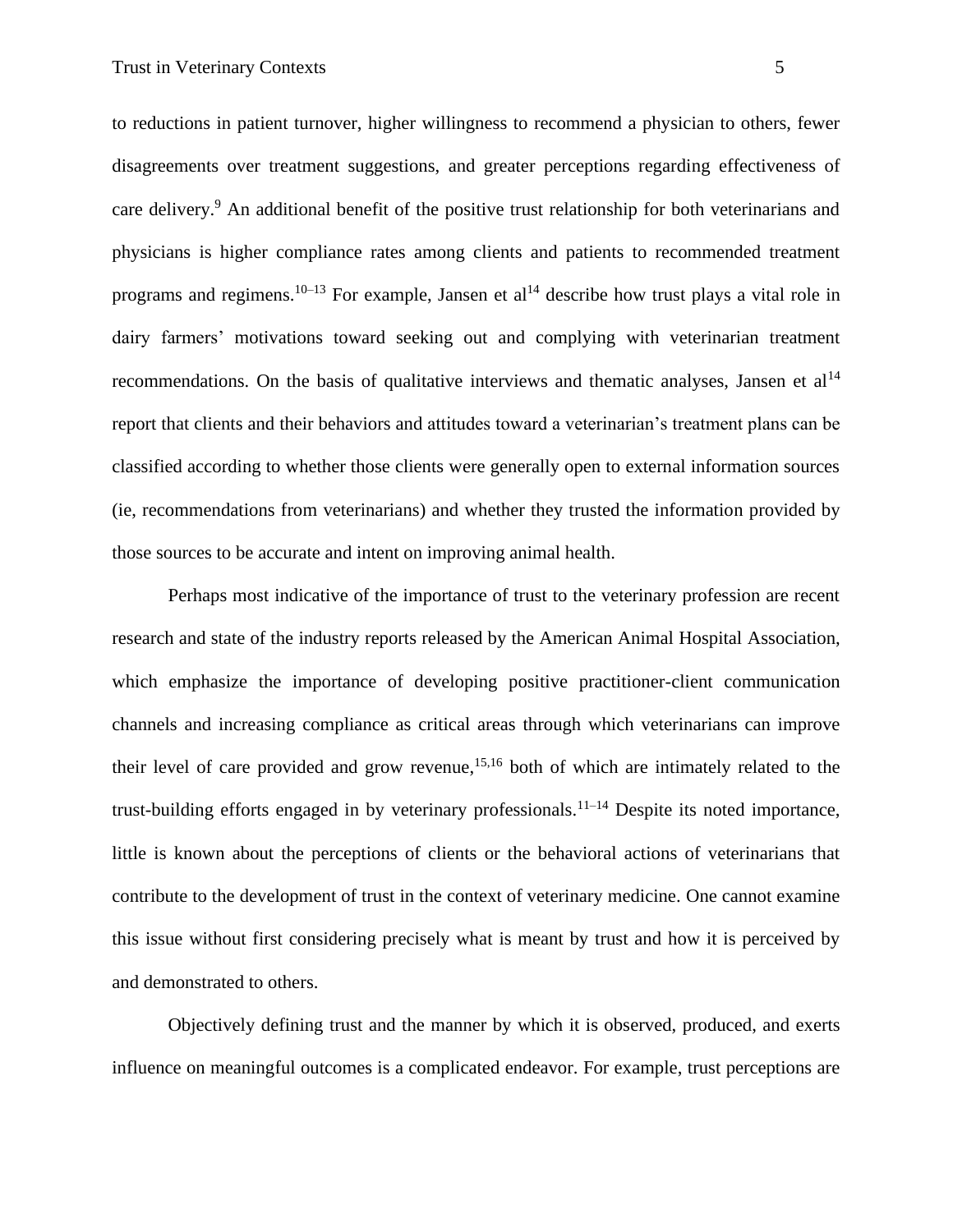often idiosyncratic and situationally bound such that one's level of trust toward a person under one set of circumstances (eg, an inexperienced veterinarian conducting a routine physical exam on a household pet) may differ dramatically from perceptions of trust toward that individual under different conditions (eg, an inexperienced veterinarian performing a complex surgical procedure).<sup>17</sup> Given these complexities, considerable effort has gone toward identifying fundamental components of trust perceptions that are applicable across persons and situations.

Trust can most generally be defined as a "psychological state comprising the intention to accept vulnerability based upon positive expectations of the intentions or behaviors of another."<sup>18</sup> There is general agreement that all perceptions of trust are accompanied by 2 basic psychological experiences of the trustor (ie, the individual attempting to trust another person) confident expectations of positive outcomes and a willingness to be vulnerable to the actions and behaviors of the trustee (ie, the individual being trusted).<sup>17</sup> These essential elements are relayed through both observable behaviors by the trustee and broader, subjective evaluations of a person's trustworthiness by the trustor. In the case of the former, trustworthy behaviors are any actions that generally attenuate the risk and uncertainty that the trustor may hold about the likelihood of their obtaining a desired outcome.<sup>19,20</sup> These specific actions will vary depending upon the situational circumstances of the interaction and purpose of the relationship; for example, trust in a veterinarian may improve following observations of a well performed medical diagnosis, procedure, or treatment of an animal.

With respect to the more subjective evaluations of trustworthiness, previous research has identified 3 psychological perceptions related to a person's interpretation of trustworthiness.<sup>17</sup> The first, perceptions of ability, is related to the observation of competent performance and reflects the trustor's evaluation of a trustee's domain-specific knowledge and skills. Such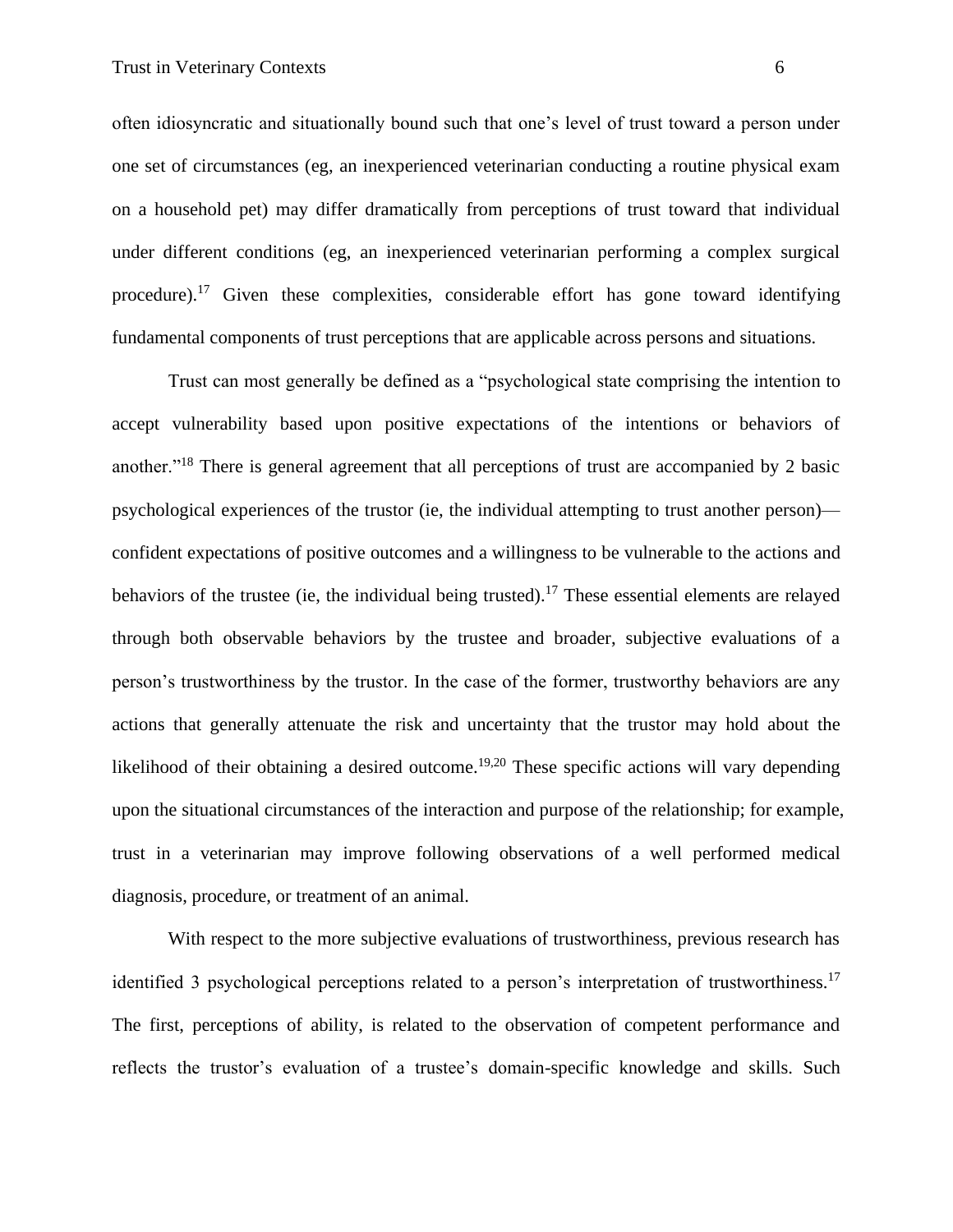information conveys that the trustee is capable of helping the trustor obtain his or her desired goals and outcomes and can be related even if one has never seen the trustee perform (eg, education and awards are indirect indicators of performance capability). The remaining 2 facets do not concern the trustee's actual or perceived competence. The extent to which a trustee is believed to want to do good to or for the trustor aside from any profit motives is also an important consideration. Broadly characterized as benevolence, this perception is synonymous with concepts such as caring, supportiveness, openness, loyalty, and selflessness. Lastly, integrity involves whether the trustee is perceived as adhering to moral and ethical principles that the trustor finds acceptable and includes notions such as fairness, promise fulfillment, justice, and consistency. Meta-analytic evidence combining the results of > 100 studies has revealed that each of these 3 facets (ability, benevolence, and integrity) uniquely contribute to an individual's perceptions of trust toward another. $21$ 

Despite empirical support and the availability of generalized measures for this 3-factor model of trust indicators, there are several pragmatic and conceptual reasons for why investigating trust specific to veterinarian-client interactions is warranted. For example, the meta-analytic validation of the 3-factor model was based almost entirely on trust relationships in the workplace between an employee and his or her coworkers or supervisor in the context of everyday job tasks aggregated across multiple interactions.<sup>22</sup> However, the development of veterinarian-client trust likely differs considerably relative to these peer-to-peer and subordinatesupervisor relations that are not reflected in the meta-analytic data. In veterinary contexts, there are appreciable and normatively accepted differences in the expertise, power (ie, the relative influence of one's position), and perceived control over outcomes between the interacting parties that influence the characteristics of the interaction. Furthermore, the nature of the service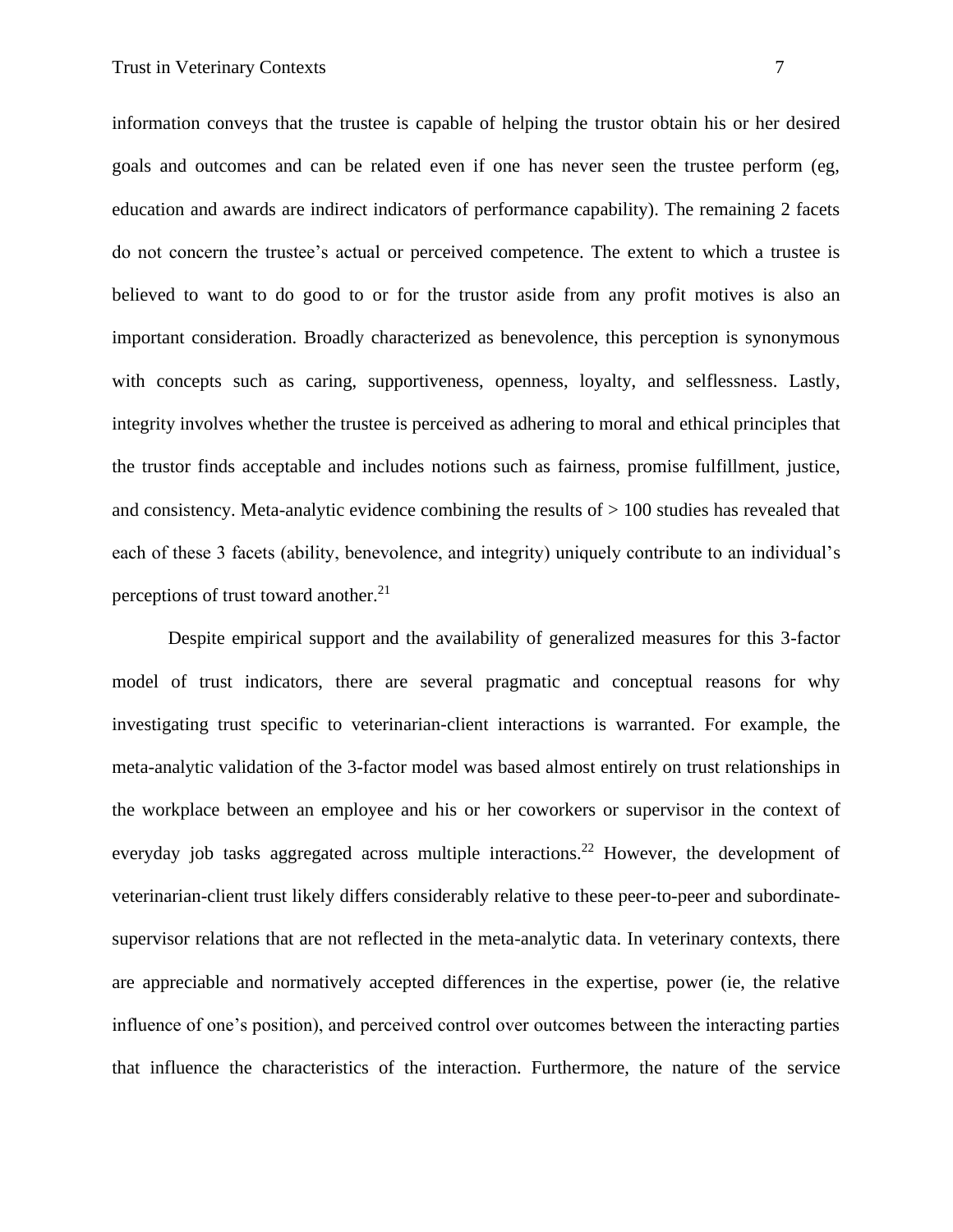relationship between veterinarians and clients, wherein the former's primary role is to first and foremost provide adequate animal health care, implies that the relative importance and meaning of the facets of perceived trustworthiness may differ as well. These characteristics likely also interact with situational factors (eg, consequences associated with not complying with a recommended procedure for one's animal and balancing financial considerations of a suggested course of action with immediate vs long-term health consequences for one's animal) that may further impact how trust is perceived, transmitted, and interpreted within a veterinarian-client interaction.<sup>9,10</sup> In short, the unique domain and situational circumstances under which physicians and veterinarians professionally and personally engage with clients implies that the dynamics of the trust relationship likely differ in important ways.

In sum, traditional conceptualizations of trust may not be appropriate or accurate for veterinary contexts. A better understanding of how to capture, document, and interpret the veterinarian-client trust relationship may thus be beneficial to enriching the services and quality of care veterinarians are able to provide. Therefore, the aims of the study reported here were to A) develop a measure of the psychological trusts facets specific to and which can be easily administered in veterinary contexts; B) examine the validity of this measure; and C) present preliminary evidence of the influence these psychological facets and other demonstrative behaviors exert on the manifestation of trust between veterinary students and standardized clients interacting in a high-fidelity clinical simulation.

## **MATERIALS AND METHODS**

**Participants and setting—Data were collected from 103 veterinary students (n = 91)** females and 12 males) enrolled in the American Veterinary Medical Association accredited veterinary college of medicine at Michigan State University. The sample was primarily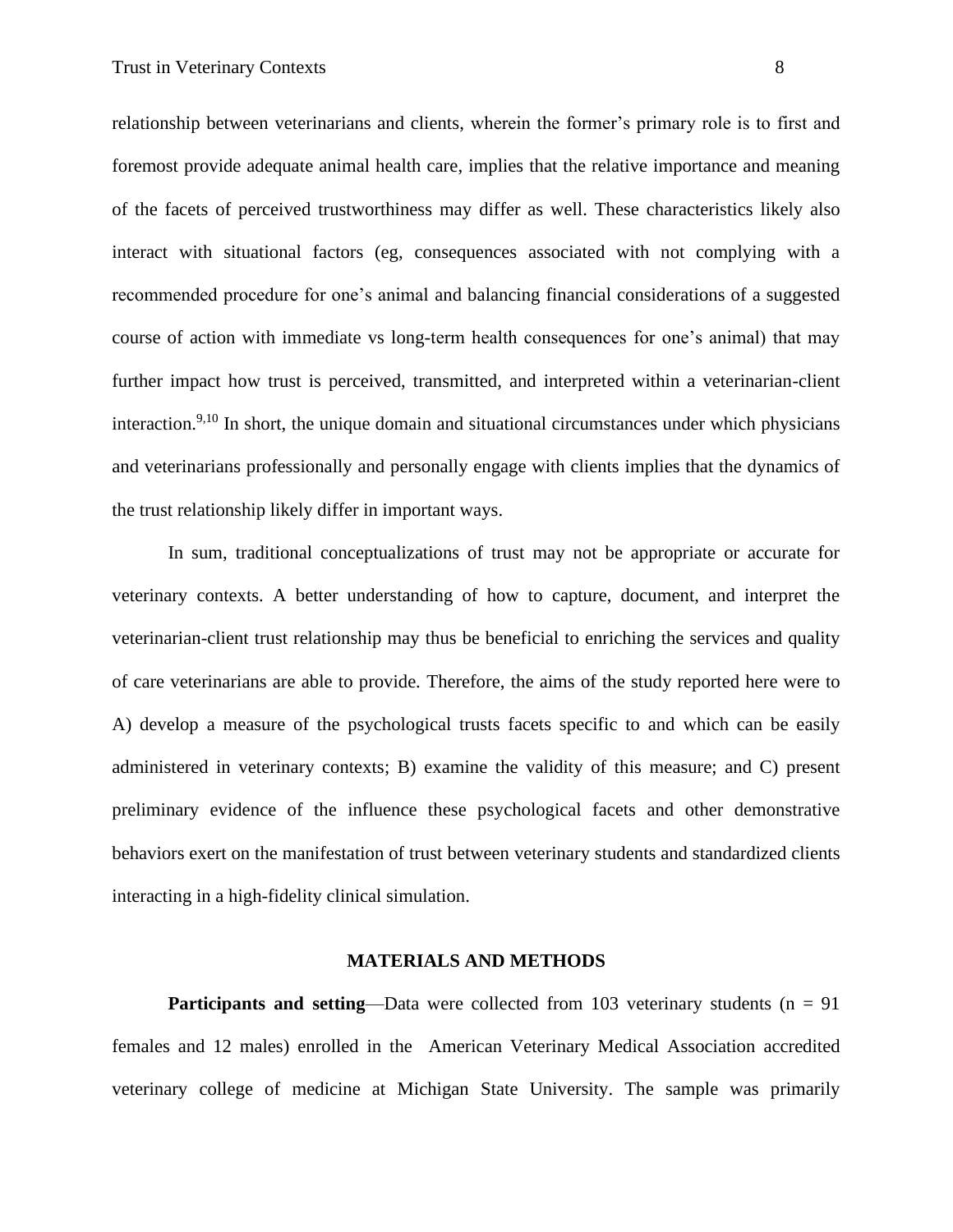composed of first-year students in the second semester of their Doctor of Veterinary Medicine education program. As part of the first-year educational curriculum, courses related to normal structure and function, animal nutrition, and physiology required students to participate in highfidelity clinical simulations with human standardized clients and their pets. High fidelity simulation, commonly employed to train physicians and nurses in human medicine, is an instructional technology that provides participants with opportunities to practice, learn, and receive hands-on experience applying important domain knowledge and skills under realistic conditions in a controlled and safe environment. Most simulations follow a standardized, structured script which presents participants with a realistic problem (or series of problems) which must be addressed using only their expertise and equipment/resources typically available in an actual clinical setting. In the present study, the simulated scenarios were developed by educators from the college of veterinary medicine and required the veterinary students to interact with a standardized client to apply their knowledge and skills to complete the required tasks. The present simulations took place in a dedicated center on campus and were conducted in simulated exam rooms. In addition to the equipment one might expect to find in a standard veterinary exam room, these rooms were also equipped with video and audio recording equipment as well as

Each of the students in the sample population were enrolled in 2 classes that required visits to the simulation center on separate occasions to complete 2 different scenarios. The task complexity of both scenarios was low. The first scenario asked students to collect a diet history and complete a routine, minimally invasive physical exam of a healthy pet (58% of students interacted with a dog and 42% with a cat) with the standardized client present. The second scenario asked students to interpret and explain the results of diagnostic medical tests to the

computer workstations for collecting data from students and standardized clients.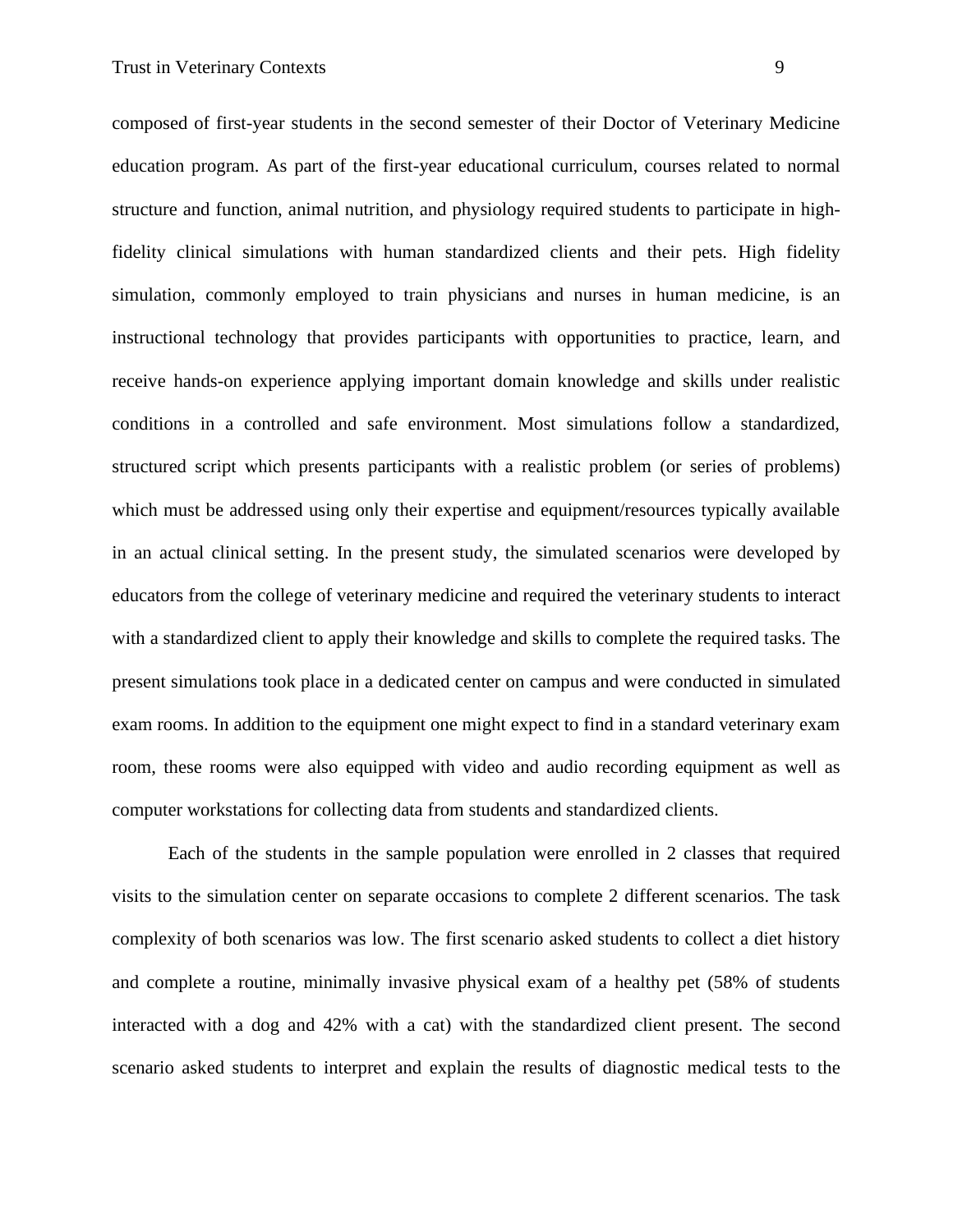owner of a fictitious dog that had been brought in to the clinic with health problems (clinical signs consistent with either mitral insufficiency or Addison disease). The standardized clients were 19 experienced actors (9 females and 10 males) employed by the simulation center who had received extensive training as evaluators for simulation-based educational settings; the training familiarized standardized clients with the measures administered during the simulations, how to identify relevant behaviors that the veterinary students would be performing as well as how to respond to them, and provided direction on the generic script and dialogue to accompany the simulated scenarios. Standardized clients were also made aware that they would be asked to fill out an additional measure for research purposes, but they were not specifically instructed that this measure examined trust perceptions. Two actors participated as standardized clients in both scenarios, although no student visited with the same standardized client twice. Consequently, 11 standardized clients were used in the diet history and physical exam scenario and 10 in the medical problem scenario.

Because the students were participating in the simulated interactions as part of normal classroom activities, institutional review board approval was granted to treat all data collected in the simulations as preexisting, deidentified data (ie, the student and standardized client data belonged to the instructors of the class and were collected for and incorporated into the normal conduct of the class). Prior to participation, all students were informed that their interactions would be recorded and 100% of the student sample consented to the use of their questionnaire responses for research and instructional purposes in the aggregate. Standardized clients were not required to provide consent given that the questionnaire content was consistent with the purpose of the courses and their role as evaluators. Nevertheless, all standardized clients were also informed of and did not object to the use of their responses to the administered measures for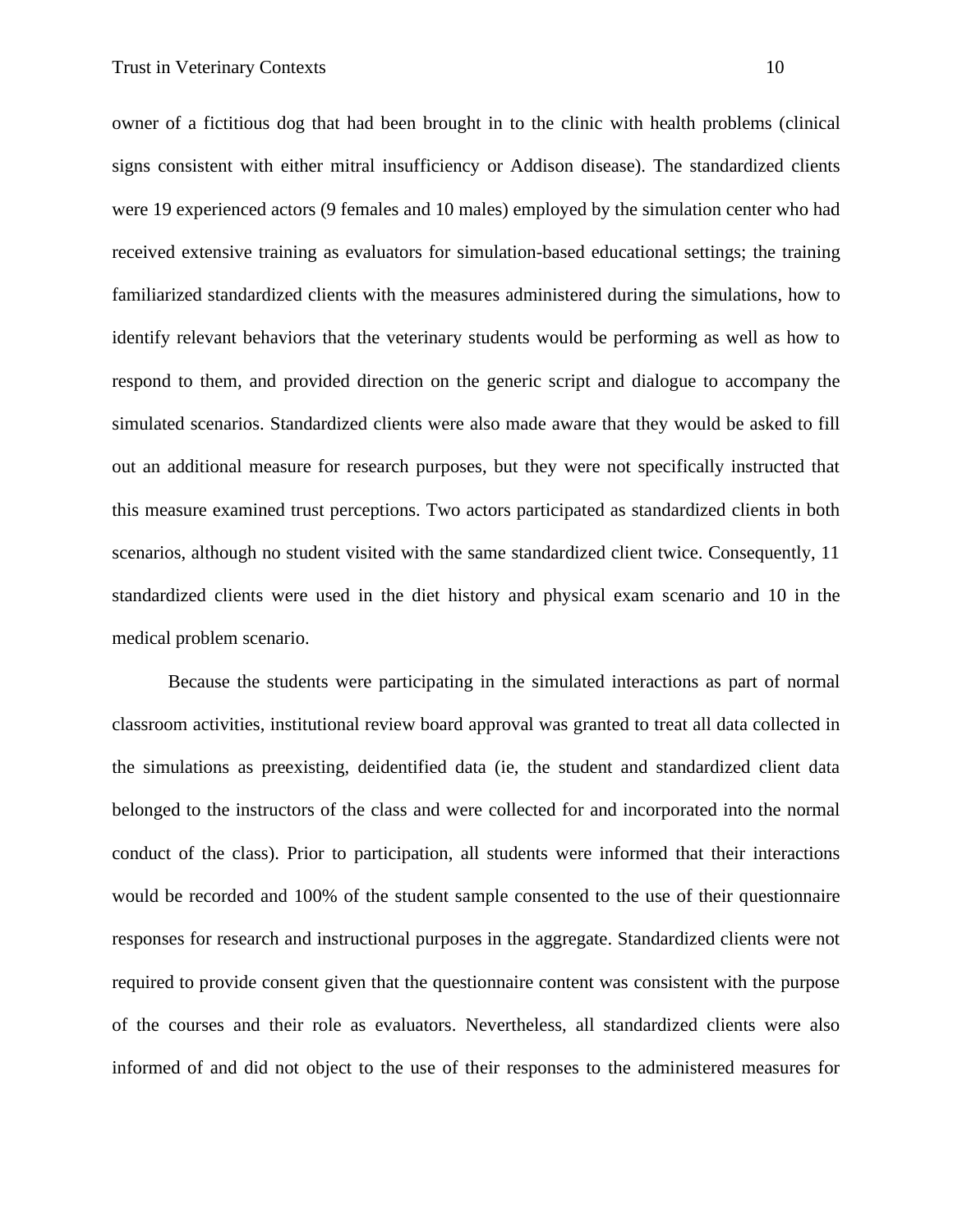research. Once the data from students and simulated clients were matched, all personal identifiers were stripped from the data set to maintain the confidentiality of students and standardized clients.

**Questionnaires**—Given that a primary goal of the present study was to develop a valid measure of trust that could be generalized to veterinarian-client interactions, a number of steps were undertaken to create a measure of trust suitable to the context. First, items from a questionnaire created and used by the authors of the original 3 facet trust model were examined for use in veterinary settings.<sup>17,22</sup> This questionnaire was originally designed to measure employees' perceptions of trust in upper management teams along the dimensions of ability, benevolence, integrity, and overall trust in the workplace; consequently, the referents, level of analysis, and actions indicative of trust were not particularly well aligned with the context of the present study. Thus, 2 sources of guidance were used to adapt the measure to the veterinarianclient relationship. First, the course instructors of the students participating in the study were asked to review, provide feedback on, and contribute additional items to the original 3-factor trust measure on the basis of their extensive experience observing interactions between veterinary students and standardized clients in similar scenarios. Second, exemplar data on difficulties veterinarians had when attempting to develop trust with clients, the types of communication and relationship-building strategies used, and efforts undertaken to improve client compliance were gathered from a small, informal focus group composed of private practice veterinarians and technicians. The purpose of this activity was to seek out general exemplar behaviors which typified veterinarian-client interactions to roughly gauge the applicability of the 3-factor model of trust in veterinary contexts (ie, whether behavioral and communicative episodes involving themes of ability, benevolence, and integrity could be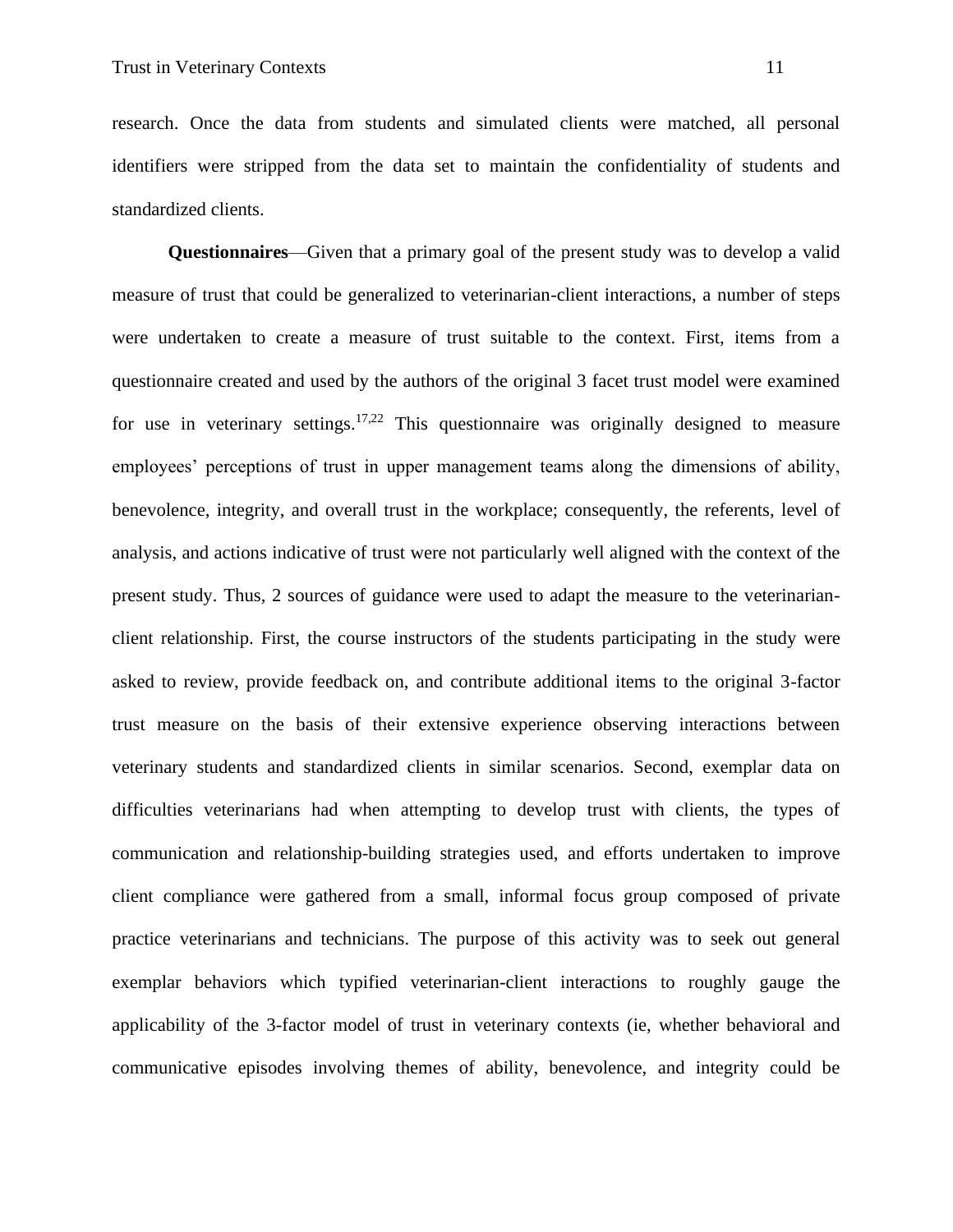identified) and thus provide at least indirect support for the face validity of the measurement approach.

These efforts resulted in the creation of a 30-item questionnaire pertaining to aspects of veterinarian-client interactions believed to contribute to the development of trust. To reduce the length of the questionnaire and the load placed on standardized client raters, a short form of this measure was created. Decisions regarding which items to remove were guided by the following priorities:

- 1. The items and measure should be as generalizable as possible; thus, questions were removed when they reflected specific conditions that may not be present in all situations (eg, "The veterinary student physically interacted with my animal in a manner that clearly demonstrated he or she knew what he or she was doing," "The veterinary student kept my animal calm and relaxed during the interview").
- 2. Items should be consistent with the stated definition of trust or related facets as opposed to general communication skills or verbal ability. The latter items were expected to demonstrate criterion validity with a measure of trust, but not construct validity (eg, "The veterinary student greeted me pleasantly using my name," "The veterinary student did not appear rushed or hurried and spoke at a comfortable pace," "The veterinary student asked me whether I had any questions at the end of the visit").
- 3. Items should not require a respondent to make evaluations of the accuracy and validity of any diagnoses, claims, or terms (eg, "The veterinary student answered my questions correctly without hesitation," "The veterinary student explained the purpose of the visit clearly and accurately").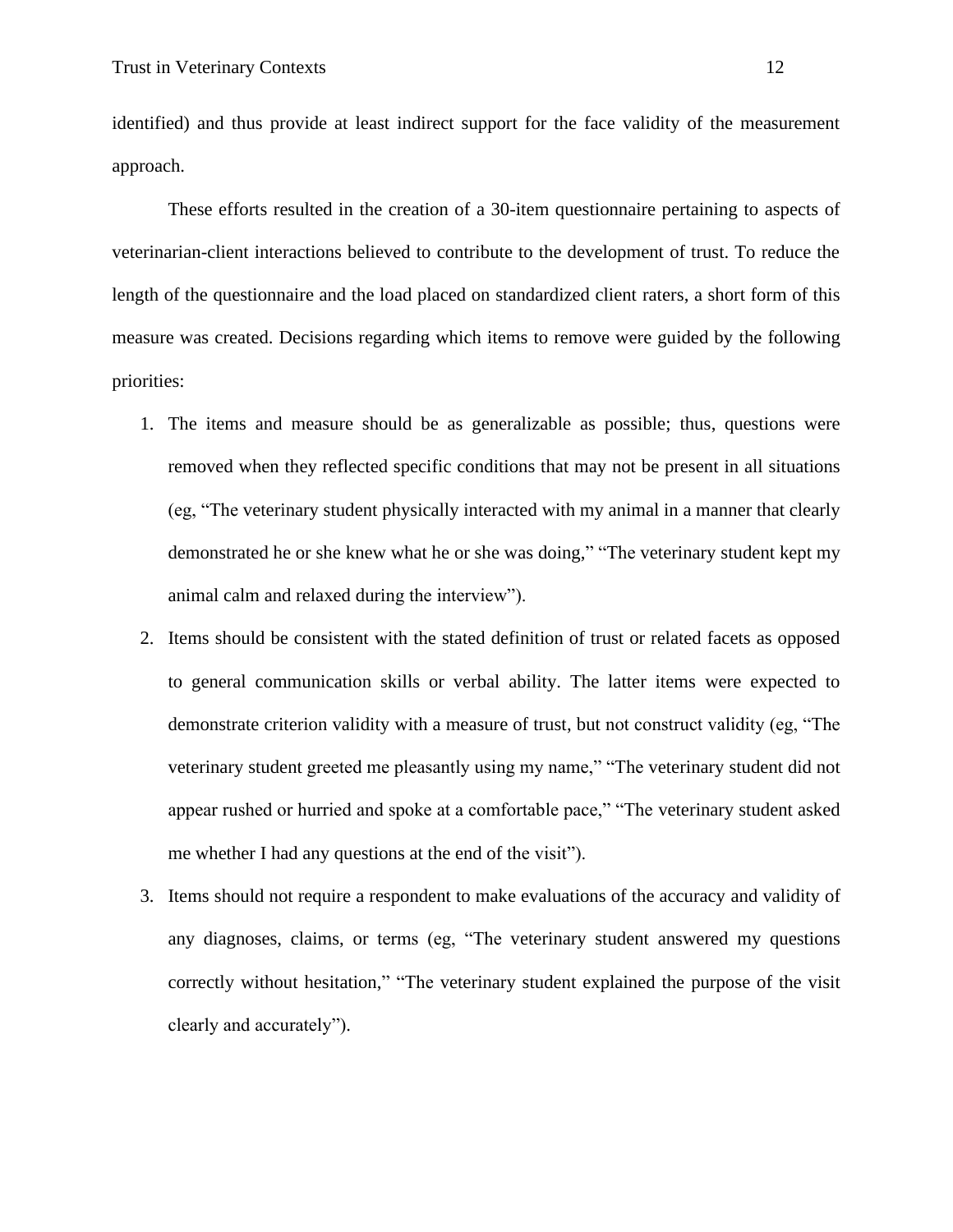The final product was an 11-item measure organized across the 3 facets of trust (ability, benevolence, and integrity) as well as general perceptions of trust **(Appendix)** that specifically referenced the student–standardized client interaction. In addition, a self-report version of the measure was also created for the veterinary students asking them to indicate the extent to which they believed they had demonstrated these same trustworthy behaviors or the extent to which they believed the standardized client had observed these behaviors during their interactions. Due to a computer error at the simulation center, the self-reported trust measure was only administered to students following the diet history and physical exam scenario. Responses to both the standardized client and self-report measure were provided on a 5-point Likert-type scale ranging from 1 (strongly disagree) to 5 (strongly agree); scale scores were computed by calculating the mean of responses to arrive at a single score for each subscale.

Perceived behavioral performance measures were also completed by the standardized clients for both scenarios, although for the purposes of this study, only those administered during the diet history and physical exam scenario were analyzed. For this scenario, the standardized clients completed a dichotomous 10-item physical exam performance checklist by indicating (yes or no) whether the veterinary student completed certain medically relevant behaviors. Similar to most clients in a real veterinary visitation, the standardized clients were not medical experts and did not possess the technical skills that would qualify them to judge whether a student was correctly performing or neglecting important aspects of the physical exam; however, standardized clients were instructed on what actions and behaviors to look for during the scenario that were broadly indicative of the student's technical capability (eg, "The veterinary student looked at both of my animal's eyes," "The veterinary student felt my animal's front or hind limbs"). The mean for items on this measure was computed to form a single indicator of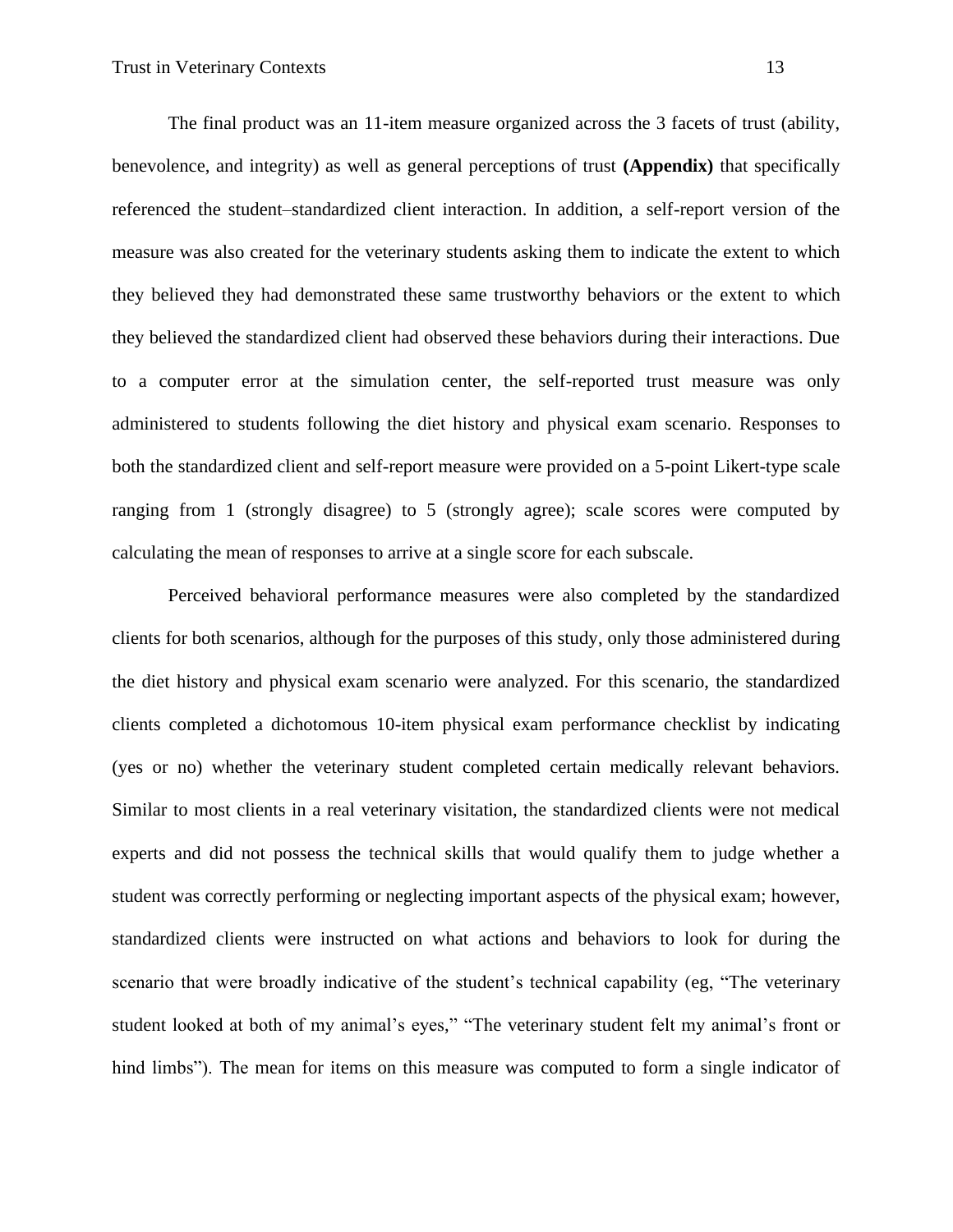perceived technical competence which described standardized clients' observations of the student's performance capabilities. Additionally, standardized clients also responded to a 10-item general communication skills checklist by indicating (disagree, agree with reservation, or agree) whether the veterinary student performed various, positively valenced communication behaviors during the clinical visit; example items from this measure included "The veterinary student allowed me to tell my story uninterrupted" and "The veterinary student greeted me pleasantly (asked or said my name; shook my hand)." The score for communication skills was computed by calculating the mean rating for each item to form a single scale score.

**Procedures**—The diet history and physical exam scenario was completed over the course of 2 days with approximately half of the sample participating in the simulation on the first day and the remaining half participating in the simulation the second day. A similar schedule was followed with the medical problem scenario, which took place approximately 1 week later. The students were informed of the general technical nature of the scenarios they would be completing, although no specific details were provided until arrival at the simulation center; furthermore, the students were aware that they would be completing an additional measure for research purposes but were not informed that it measured perceptions of trust developed with the standardized client. As students arrived for their scheduled scenario run, they were led to a waiting room where they were briefed on what they would be doing during the simulation and received their exam room assignments. The standardized clients were individually located in separate exam rooms awaiting the beginning of each scenario.

Once the scenario was ready to begin, a single wave of 10 to 11 students would enter their individually assigned exam rooms and participate in the scenario. Each student was given 15 minutes to interact with the standardized client and complete the scenario in full, although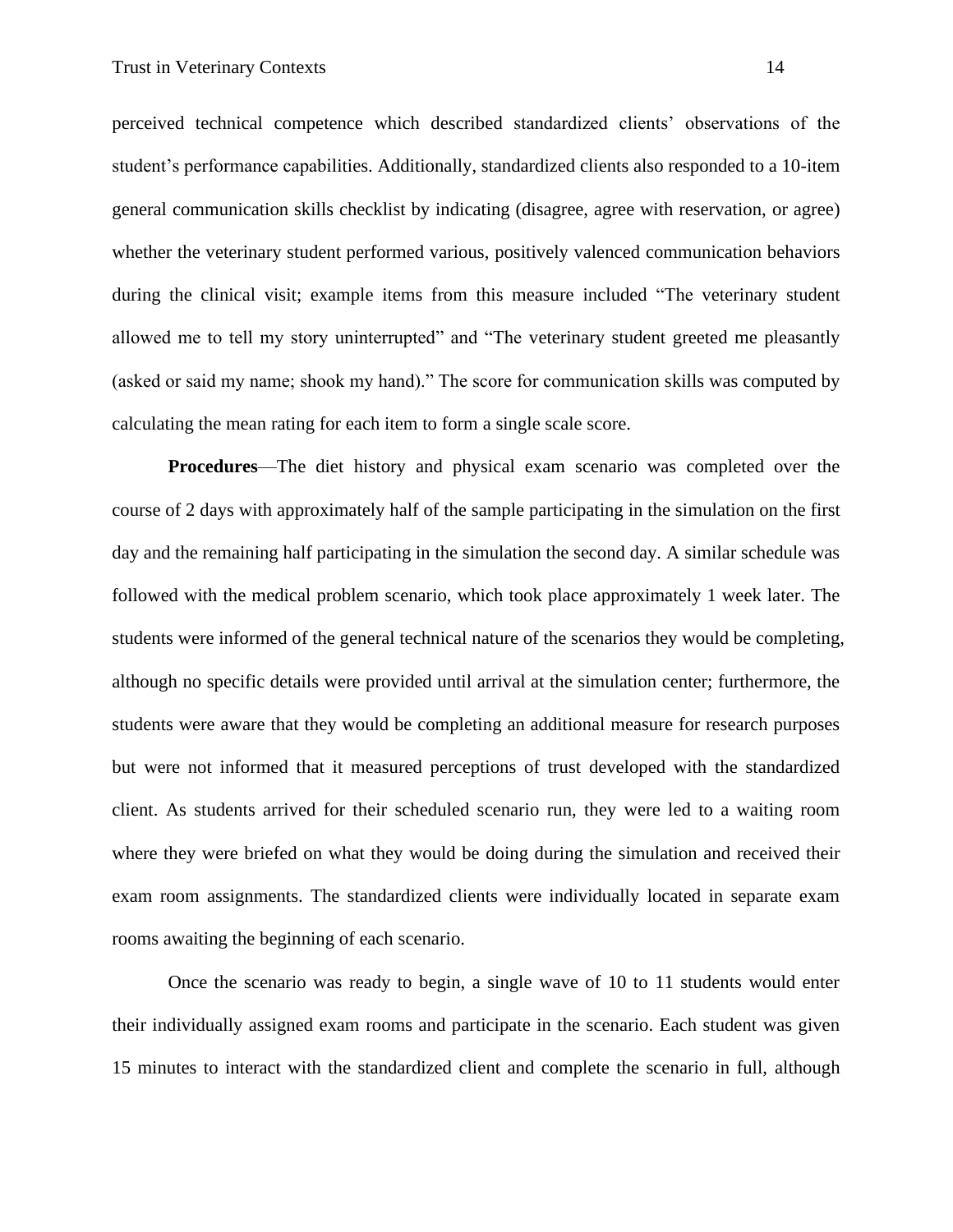they were allowed to conclude the visit and exit the room if they finished before the time limit expired. The mean number of students that each standardized client interacted with was 9.4 (range, 6 to 11) and 10.3 (range, 9 to 11) during the diet history and physical exam and medical problem scenarios, respectively, with no standardized client interacting with > 6 students on any given day. After the student had left the room, the standardized clients logged into the computer workstation located inside the exam room and completed the trust, perceived technical competence, and general communication skills questionnaires; similarly, the veterinary students responded to the self-reported measure of trust by logging into a computer workstation outside of the exam room. Students were then free to leave the simulation center after finishing the scenario, while the standardized clients remained in the exam room to prepare for the next veterinary student.

**Statistical analysis**—Analyses were performed in 2 stages. First, properties of the trust measure were evaluated by comparing the latent factor structures of the standardized client ratings gathered during the diet history and physical exam scenario with that gathered during the medical problem scenario. Second, the data gathered during the diet history and physical exam scenario was used to provide a preliminary exploration of the predictors of standardized clients' trust in the veterinary students. Unless otherwise stated, standard statistical software<sup>a</sup> was used to conduct the analyses.

The first step of the measure validation process involved conducting an exploratory factor analysis (principal axis factoring) with standardized clients' responses to items from the 3 facets of the trust measure (ability, benevolence, and integrity) collected in the diet history and physical exam scenario. Exploratory factor analysis is a multivariate statistical technique used to extract patterns and clusters among item responses indicative of  $\geq 1$  latent constructs tapped in a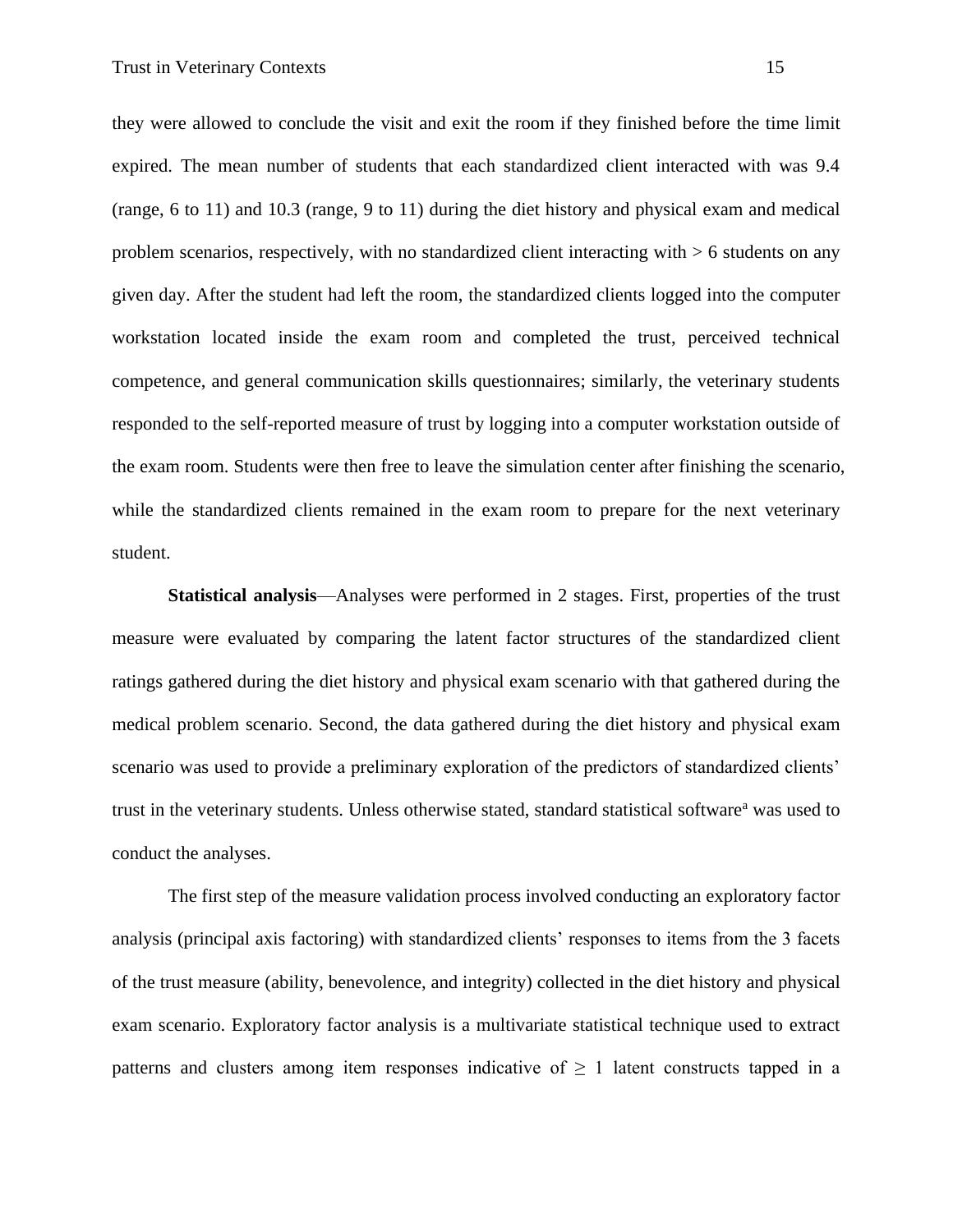measure; typically, these item clusters are then given a label by the researcher which reflects the semantic meaning of the underlying construct. Because there are no rigidly adhered to rules for interpreting the results of exploratory factor analyses,  $2<sup>3</sup>$  commonly used procedures based on Kaiser's criteria (eg, factors with eigenvalues  $> 1$ ) and examination of scree plots (graph of the eigenvalues associated with each factor) were used to determine the appropriate number of factors to extract from the data. Once the factor structure was estimated, a varimax rotation was applied to the results; the rotation is an orthogonal transformation of the extracted factors, which produces a more easily interpretable factor solution, making it easier to describe and identify response patterns in the data.

The final step of the measure validation procedure used confirmatory factor analysis to cross-validate the factor structure with standardized clients' trust data from the medical problem scenario. Confirmatory factor analysis is a specialized case of structural equation modeling that produces parameter estimates of a factor model by specifying a priori relationships between some number of latent factors and observed indicators of those factors.<sup>23</sup> In this case, the trust data provided by standardized clients from the medical problem scenario were fit to the factor model suggested by the exploratory factor analysis results; to the extent that these data adequately fit the model, one can conclude that the measure is capturing similar facets of trust in both scenarios. Again, there are no agreed upon methods for assessing the fit of a confirmatory factor model, although most researchers take into consideration the  $\chi^2$  difference statistic (*P* > 0.05 indicates acceptable fit) and additional goodness of fit indices. On the basis of recommendations from the extant literature,  $24$  the following indices and benchmarks were used to assess model fit in the present study: the standardized root mean square residual ( $\leq 0.08$ ) indicates good fit), the root mean squared error of approximation ( $\leq 0.05$  indicates close fit,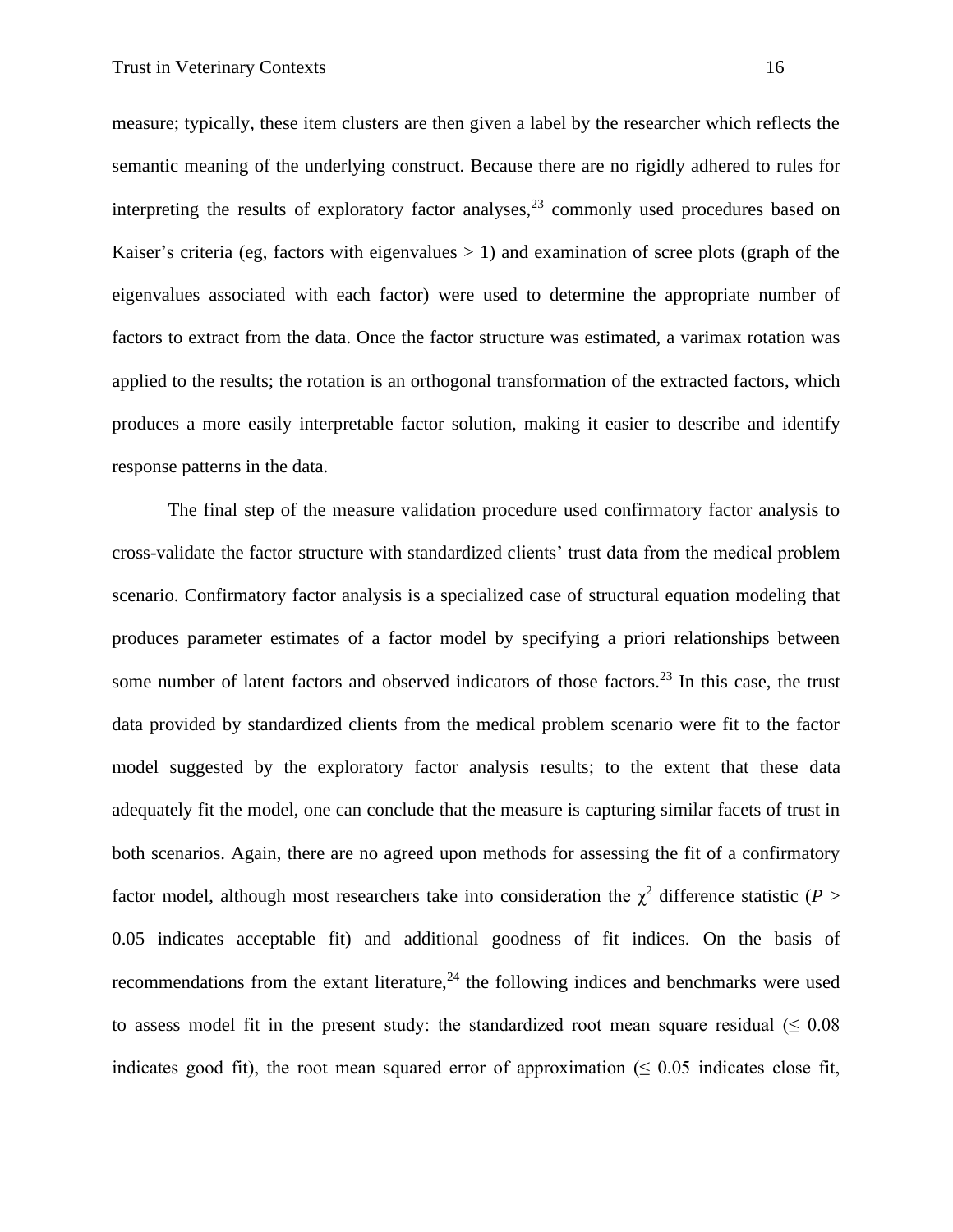between 0.05 and 0.08 represents moderate fit, and  $> 0.10$  reflects poor fit), and the comparative fit index ( $> 0.90$  indicates acceptable fit). Structural equation modeling software<sup>b</sup> was used to conduct the confirmatory factor analyses.

For the preliminary analyses exploring which factors were most predictive of standardized clients' general ratings of trust, a HLM approach was used. Hierarchical linear modeling (also known as multilevel modeling, mixed model regression, or random coefficient regression) is an extension of traditional ordinary least squares regression that is useful for analyses in which data are clustered and nested or otherwise nonindependent (eg, longitudinal data or data in which lower level units are nested within higher level units).<sup>25</sup> If a different standardized client had been used to rate every student in the study, then HLM would not be necessary because the data for each student would be independent from each other. In the present study, however, individual standardized clients provided ratings for multiple veterinary students; thus, the relationship between trust and relevant predictors could be different for each rater as a result of systematic differences between standardized clients (eg, some standardized clients may be consistently less trusting than others or more lenient raters of perceived technical competence).

Hierarchical linear modeling first involves identifying the appropriate number of nested levels within the data. In the present study, veterinary students are nested within each standardized client; thus, students are considered the level 1 units and standardized clients are considered the level 2 units. The basic HLM approach then proceeds by specifying a common regression equation for the level 1 units. As the perception of overall trust toward a veterinary student was the dependent variable of interest, this outcome is regressed onto the trust facet subscales, perceived technical competence, and general communication skills. This process results in an estimate of level 1 regression intercepts and slope terms that specifies the relation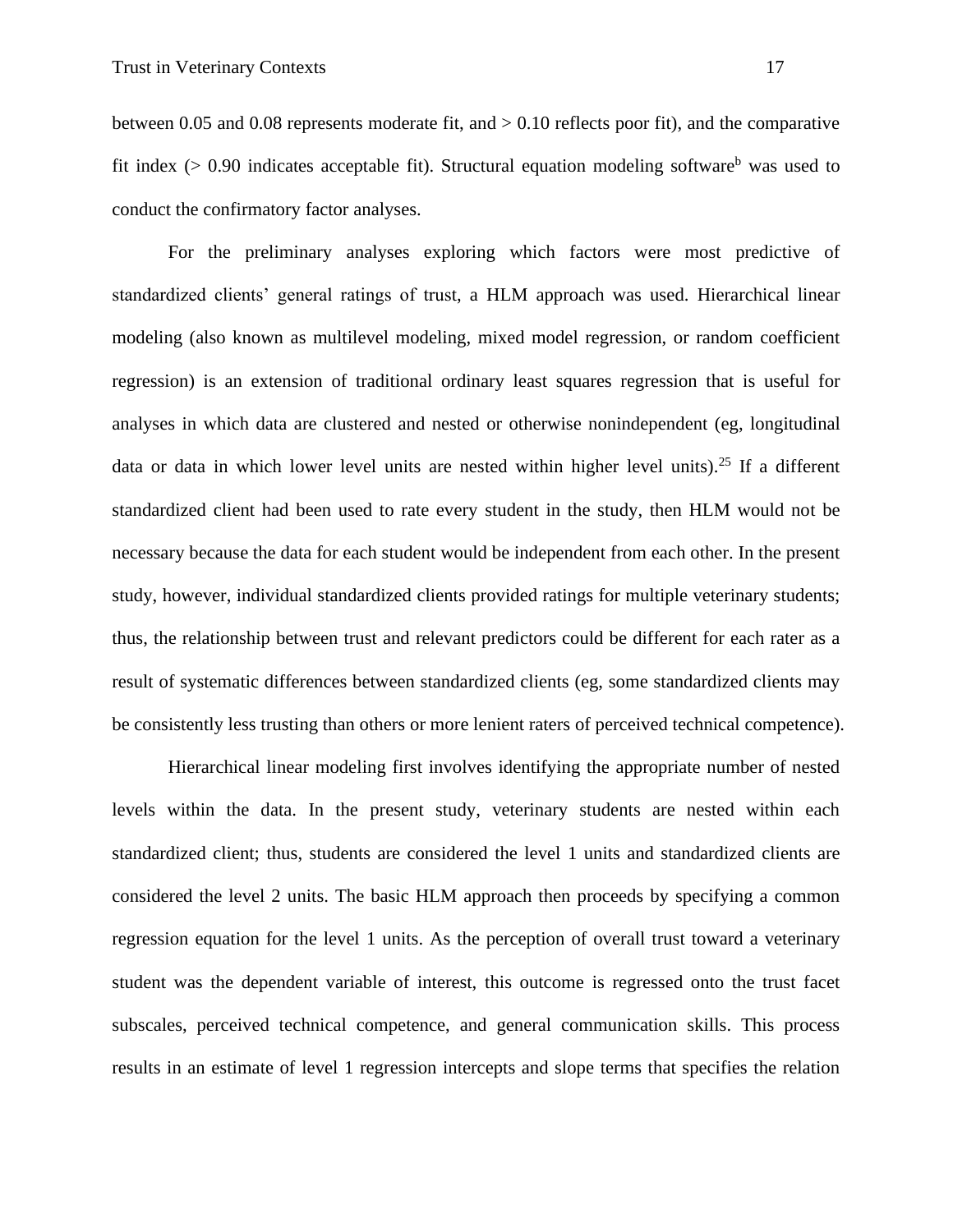between each of these predictors and trust for each level 1 unit (ie, the students). These parameters are subsequently used as the dependent variables predicted in the level 2 analysis. Here, the values of the estimated level 1 intercept and slope terms for each predictor variable are separately regressed onto the means provided by each standardized client for those variables; thus, unique regression equations predicting each parameter of the level 1 model are analyzed. The result of this regression of regression procedure with clustered data produces mean estimates of the relationship between each predictor variable and overall trust perceptions that accounts for between-rater differences in the model variables.

The results from the HLM procedure provide 2 unique pieces of information.<sup>26,27</sup> First, they produce regression parameter estimates which describe the relationship between each independent variable and the dependent variable controlling for clustering in the data. Second, they produce estimates of the amount of variance in a variable attributable to observed differences between students and the amount of variance in a variable attributable to differences in each standardized client's perceptions of the students. These latter estimates are useful for determining the amount of clustering in the data through the computation of the ICC, which, in the context of this study, provides a measure of the degree to which students rated by a single standardized client were more similar to each other than they were to other students. The ICC is calculated by dividing the between-rater variance in a variable divided by the sum of the between-rater and within-group variance. Intraclass correlation coefficients range from 0 to 1, with larger numbers indicating higher degrees of clustering (ie, systematic differences between standardized clients exist).An ICC even as low as 0.05 can have a significant effect on the results of statistical analyses that do not control for clustering if level 1 sample sizes are small<sup>25</sup> (as they were in the present study).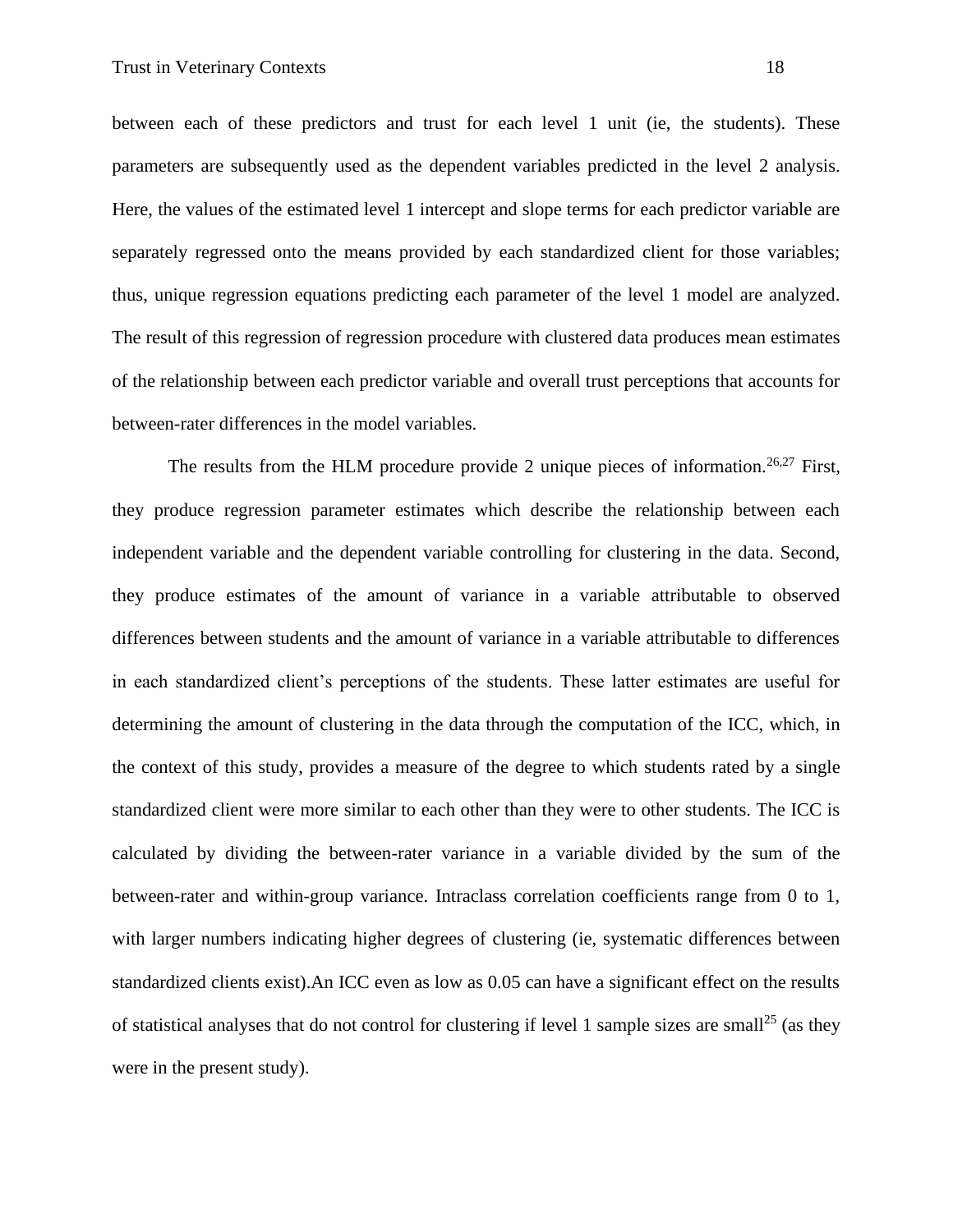Two HLM models were fit to the data. The first, labeled the unconditional cell means or null model, estimates the level 1 regression equation with no predictor variables and is based solely on the standardized clients' means for overall trust. This model is used to evaluate the level of clustering in the data for the overall trust measure and provides an indication as to whether subsequent HLM analyses including predictor variables are warranted. The second model, labeled the predictor model, introduces the level 1 predictors into the equation; in this model, the intercept terms of the level 2 regression equations provide an estimate of the relationship between each predictor variable and overall trust, taking into account any potential clustering in the data. All predictor variables were grand-mean centered prior to being analyzed<sup>26,27</sup>; as such, all regression coefficients should be interpreted as the amount of change expected in the dependent variable for every 1 unit increase above the mean in the independent variable. The HLM regression coefficients are interpreted exactly like standard regression coefficients, with  $P$  values  $\langle 0.05 \rangle$  indicating that the estimated relationship is significantly different from zero. Specialized statistical software<sup>c</sup> was used to perform the HLM analyses.

Lastly, Cronbach's coefficient  $\alpha$  was computed to examine the internal consistency reliability of the measures used in the study. Coefficient  $\alpha$  ranges from 0 to 1 and indicates the extent to which the items in a measure reflect variation in an underlying factor versus random error. Values of  $\alpha > 0.70$  are generally considered acceptable for research. Basic descriptive statistics (means and SDs), partial correlations (Pearson correlation with dummy codes to partial out rater effects), and paired-samples *t* tests were also computed to examine differences between students and standardized clients perceptions of trust; for all inferential statistics, values of *P* < 0.05 were considered significant.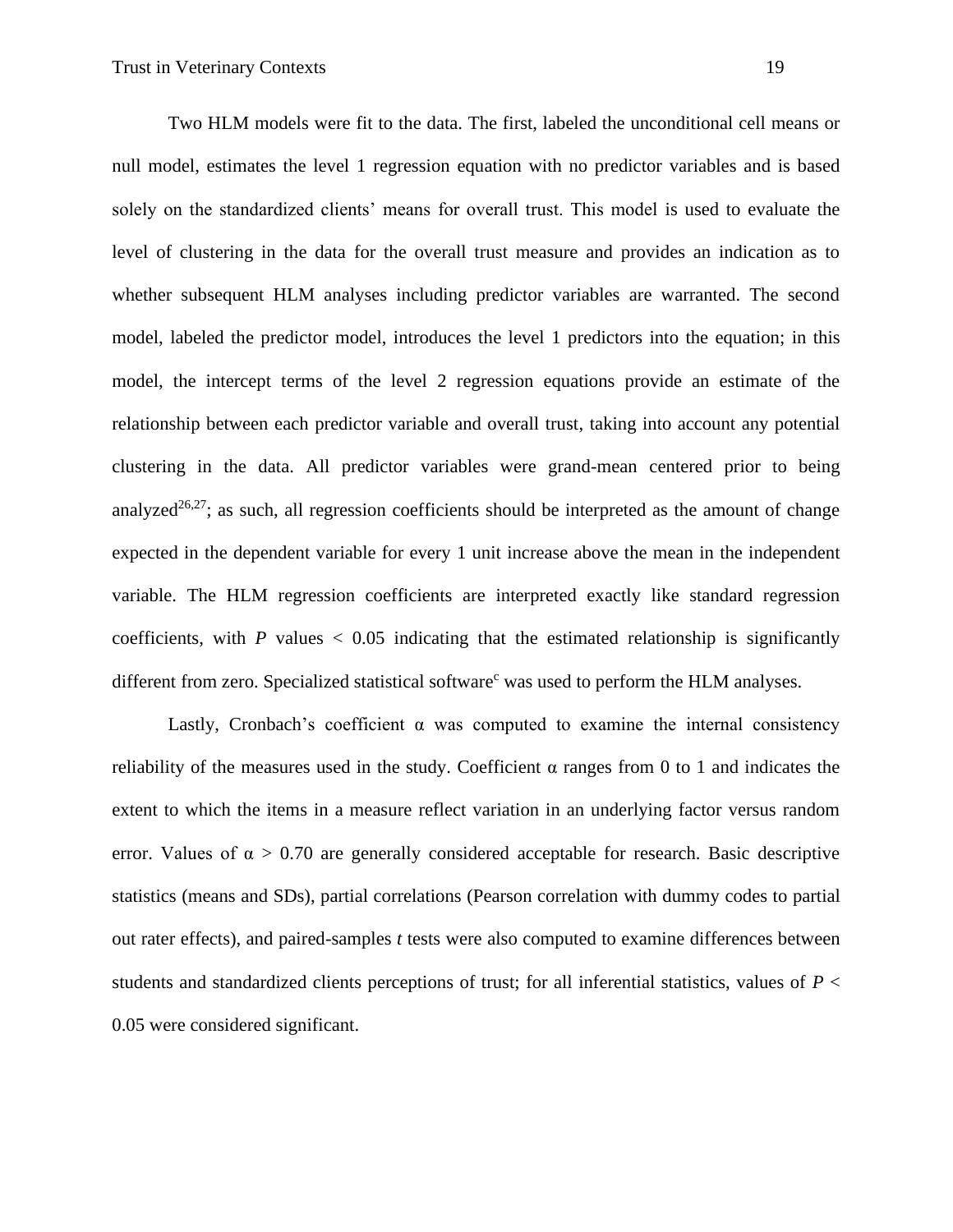### **RESULTS**

**Measure validation**—Trust ratings were not provided by standardized clients for 7 veterinary students during the diet history and physical exam scenario, leaving a total sample size of 96 for the exploratory factor analysis and subsequent descriptive and inferential analyses. Results from the first step of the measure validation process in which standardized clients' responses to the ability, benevolence, and integrity items were submitted to exploratory factor analysis were summarized **(Table 1)**. The results show that this measure appeared to be tapping 2 underlying response patterns from standardized client respondents. The first factor was composed of the 3 items from the benevolence subscale and 1 item from the ability subscale. These items generally seemed to depict standardized clients' perceptions of the degree to which the veterinary students had a respectful, approachable disposition and communicative tone; as such, this factor was labeled professionalism. The second factor, composed of the 2-item integrity subscale and the remaining ability item, appeared to collectively describe standardized clients' perceptions about a veterinary student's competence and willingness and capability to communicate honestly his or her knowledge about the medical and diagnostic aspects of the visit. This factor was therefore labeled technical candor.

This 2-factor model was then tested via confirmatory factor analysis to determine the extent to which this same response pattern captured standardized clients' trust perceptions toward the veterinary students during the medical problem scenario as well. Both the  $\chi^2$  fit index  $(\chi^2[12] = 16.9; P = 0.15)$  and the goodness-of-fit indices (standardized root mean square residual  $=0.05$ ; root mean squared error of approximation  $=0.06$ ; and comparative fit index  $= 0.98$ ) indicated that the data fit the model exceptionally well. The reported indices are based on a factor model in which the error terms for 2 items ("The veterinary student did not talk down to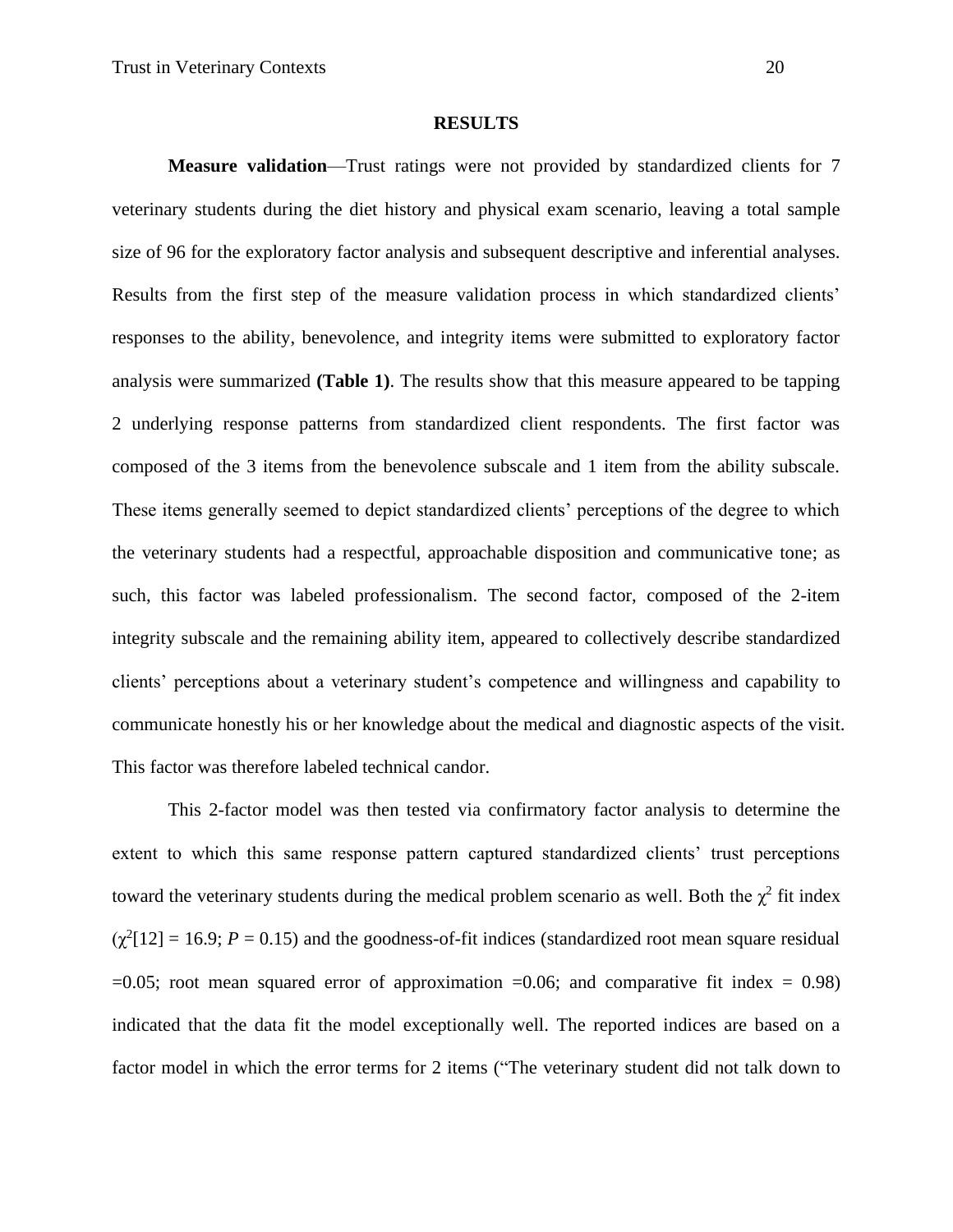me or above my head" and "I believe the veterinary student would readily seek the advice of others if he or she had doubts about his or her diagnosis or recommendations for treatment" [Appendix]) were correlated to improve model fit. Given the high interrcorrelation among items in the trust scale and the fact that this scale had not been published elsewhere, this path was added to the confirmatory factor analysis. An analysis in which the original 3-factor model was fit to this data failed to produce an admissible solution. Together, this evidence suggests that the trust facet measure was largely capturing the same 2 factors in the medical problem scenario that were identified in the diet history and physical exam scenario. In sum, the results of the crossvalidation procedure demonstrated that although the 3 predicted factors (ability, benevolence, and integrity) believed to underlie generalized perceptions of trust were not reproduced, the measure reliably captured 2 interpretable factors (professionalism and technical candor) specific to the trust relationship during the veterinary student-standardized client interactions across 2 different situations and points in time .

Based on the results above, scale scores for the professionalism and technical candor facets were formed by computing the mean of the responses from each subscale. The means, SDs, reliability coefficients, and partial correlation coefficients for the standardized clients' trustrelated perceptions, the veterinary students' trust-related perceptions, and the perceived technical competence and communication skill variables measured during the diet history and physical exam scenario were summarized **(Table 2)**. An examination of the reliability coefficients reveals that all measures were fairly internally consistent, although the technical candor and the general communication skills measures were somewhat low. With respect to the technical candor scale, this result is not altogether surprising given the small number of items in that subscale (3) and the results from the factor analyses, which show that 2 of the 3 items had only moderately strong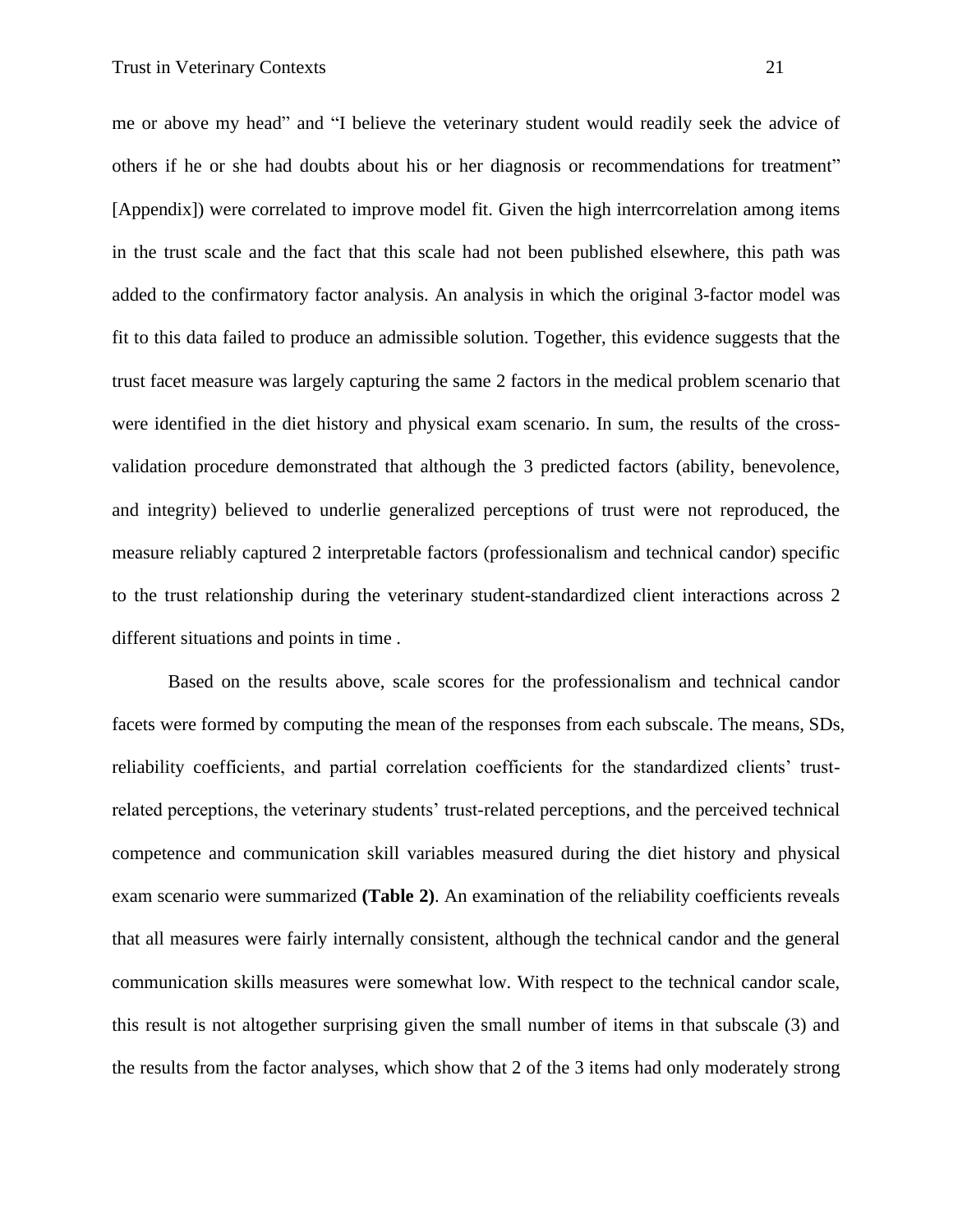factor loadings (Table 1). The reliability of the technical candor subscale used by the standardized clients is adequate for research purposes, although efforts to improve its reliability through the inclusion of additional items would be desirable. The lower reliability of the general communication skills measure is primarily a function of the fact that nearly every student received the highest possible score on the measure (mean score, 0.98/1); thus, those few instances in which an individual did not have a particular communication skill are greatly magnified in this index. Nevertheless, analyses including this measure should be interpreted tentatively.

**HLM analyses**—The full set of equations, parameter definitions, and results from the null and predictor HLM models were summarized **(Table 3)**. Again, the purpose of these analyses was to pursue a preliminary examination of the factors predictive of standardized clients' overall trust perceptions in the veterinary students. In interpreting these findings, it is appropriate to start with the null model to evaluate the amount of clustering present in the data and whether there is enough variance in trust ratings across students to warrant further examination. On the basis of the estimates of between-rater  $(\tau_{00})$  and within-rater  $(\sigma^2)$  variance, the ICC for trust ratings was  $(0.06/[0.06 + 0.20]) = 0.23$ . This large value indicates that on average, the students rated by any single standardized client were generally more similar to each other than to other students in the sample and is indicative of substantial clustering in the data. Furthermore, the value obtained for the within-rater variance estimate indicates that 20% of the observed variance in trust perceptions remains to be explained by possible predictor variables above and beyond standardized clients' average level of trust. In sum, these results suggest that further examination of variables which may have accounted for perceptions of standardized client trust is warranted.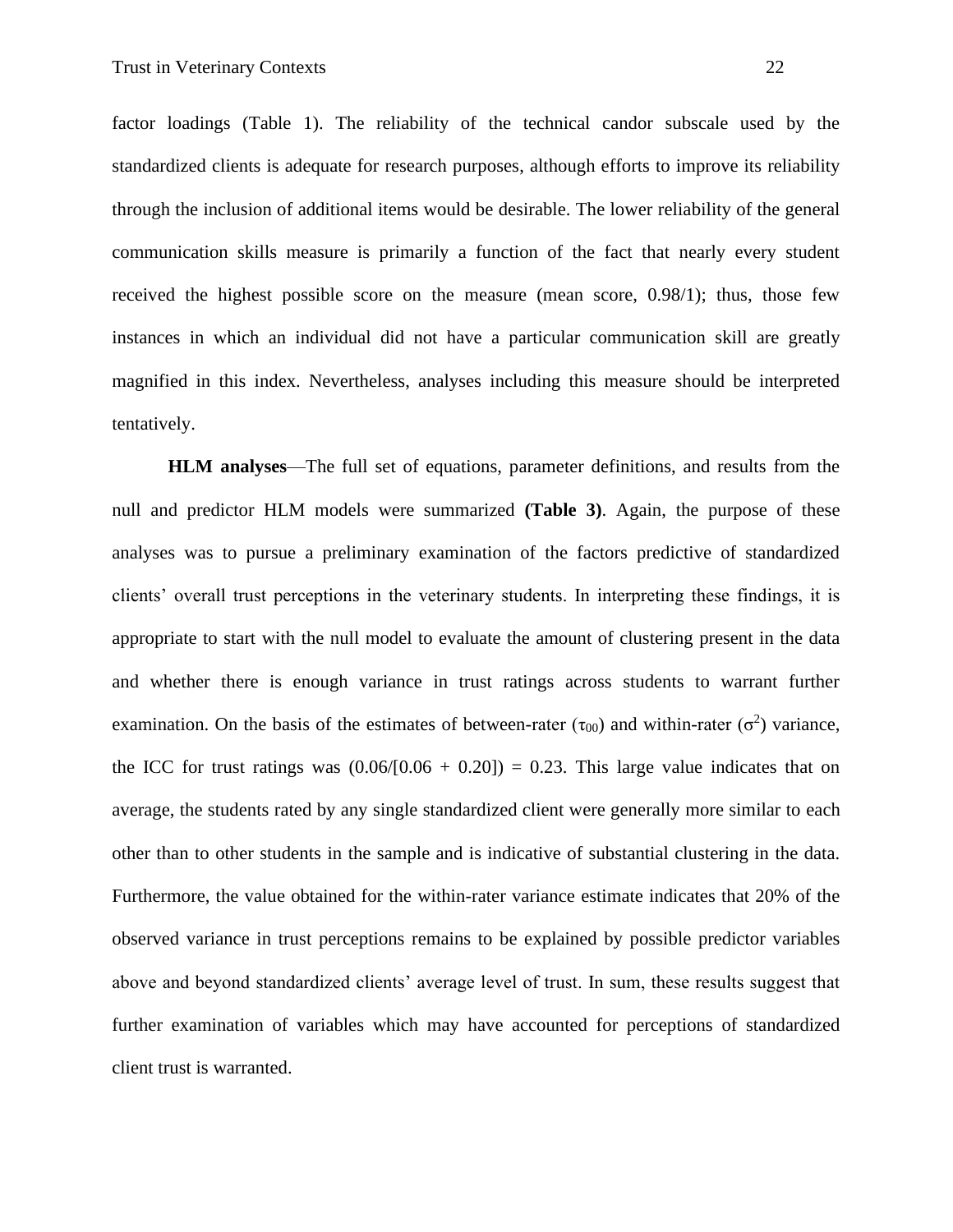The parameter estimates shown for the predictor model (Table 3) relates whether standardized clients' perceptions of professionalism, technical candor, general communication skills, and perceived technical competence were indicative of trust in veterinary students. In the full model including all predictors, only perceptions of professionalism ( $\gamma_{10} = 0.48$ ) and perceived technical competence ( $\gamma_{40} = 0.77$ ) were significantly ( $P < 0.05$ ) different from zero, indicating that students who were viewed as generally more professional and were demonstrably more competent performers were perceived as more trustworthy across all standardized clients. Of additional note, this model yielded a substantially reduced  $\sigma^2$  (0.07) relative to the null model, indicating that the included predictor variables accounted for a large proportion of the observed variance in trust ratings; in all, approximately  $([0.20 - 0.07]/0.20)$  X  $100 = 65%$  of the observed variance in standardized client trust across all students was accounted for by the level 1 predictor variables. Similarly, the reduction in  $\tau_{00}$  indicates that ([0.06 – 0.02]/0.06) X 100 = 67% of the between-rater differences in trust was accounted for by variation in students' observed professionalism, technical candor, general communication skills, and perceived technical competence.

On the basis of the pattern of intercorrelations (Table 2), it seemed likely that technical candor was also a significant predictor of overall trust, although multicollinearity issues with the professionalism subscale (ie, 2 strongly correlated independent variables) may have been suppressing the effect.<sup>25</sup> As expected, when the professionalism measure was removed from the predictor model (Table 3) technical candor emerged as a significant ( $P < 0.05$ ) predictor of overall trust ( $\gamma_{20} = 0.40$ ), with higher levels of technical candor related to higher levels of reported trust. These results suggest that professionalism and technical candor are likely both significant predictors of overall trust; however, they appear to compete for mostly the same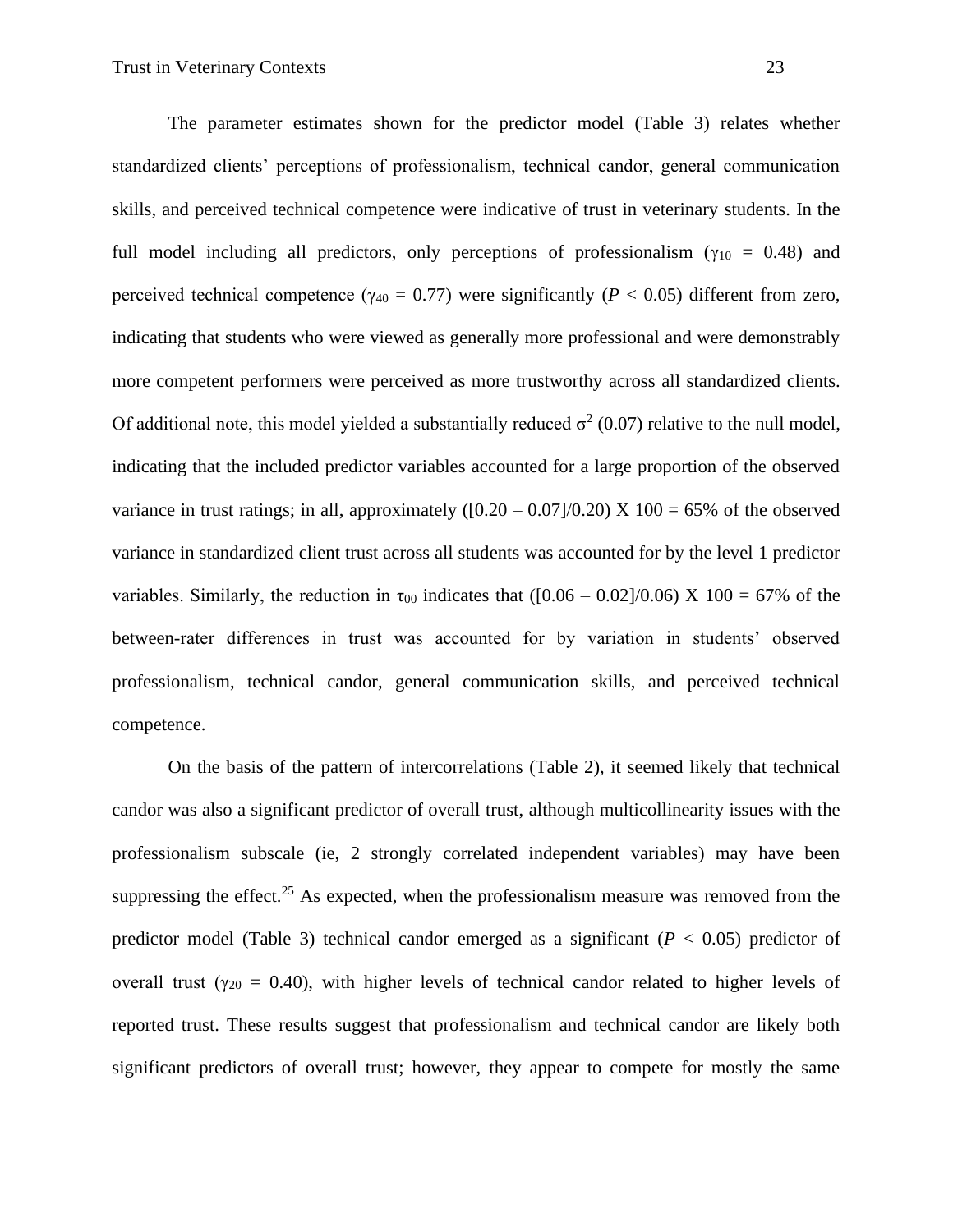underlying variance, with perceptions of professionalism accounting for a slightly larger total percentage than technical candor. In short, veterinary students who had higher degrees of either professionalism or technical candor were generally seen as more trustworthy by standardized clients.

**Additional exploratory analyses**—The present data set permitted examination of 2 additional exploratory questions of interest. First, although the beliefs of the client as the trustor are the most important to outcomes such as compliance and perceptions of the quality of care delivered, examining the degree to which the veterinary students' self-perceived professionalism, technical candor, and overall trust differed from that of the standardized clients may offer insight into meaningful differences in the manner by which trustees versus trustors interpret a given interaction. The results of paired-sample *t* tests were used to examine whether standardized clients and students' perceptions of trust, professionalism, and technical candor were significantly different following the simulated interaction. In this case, only perceptions of overall trust were significantly different between both groups. The standardized clients reported significantly  $(P < 0.01)$  higher trust in the students (mean, 4.55) than the students perceived that the standardized clients felt toward them (mean,  $4.29$ ;  $t[95] = 4.074$ ). In other words, the students were less likely to believe that the standardized clients trusted them than the standardized clients actually reported. Furthermore, the nonsignificant correlation between perceived trust of the students and standardized clients implies that this perception was true regardless of the level of trust felt by either party.

#### **DISCUSSION**

The development of trust has often been noted as a primary leverage point for the creation of healthy and productive doctor-patient relationships in the human health-care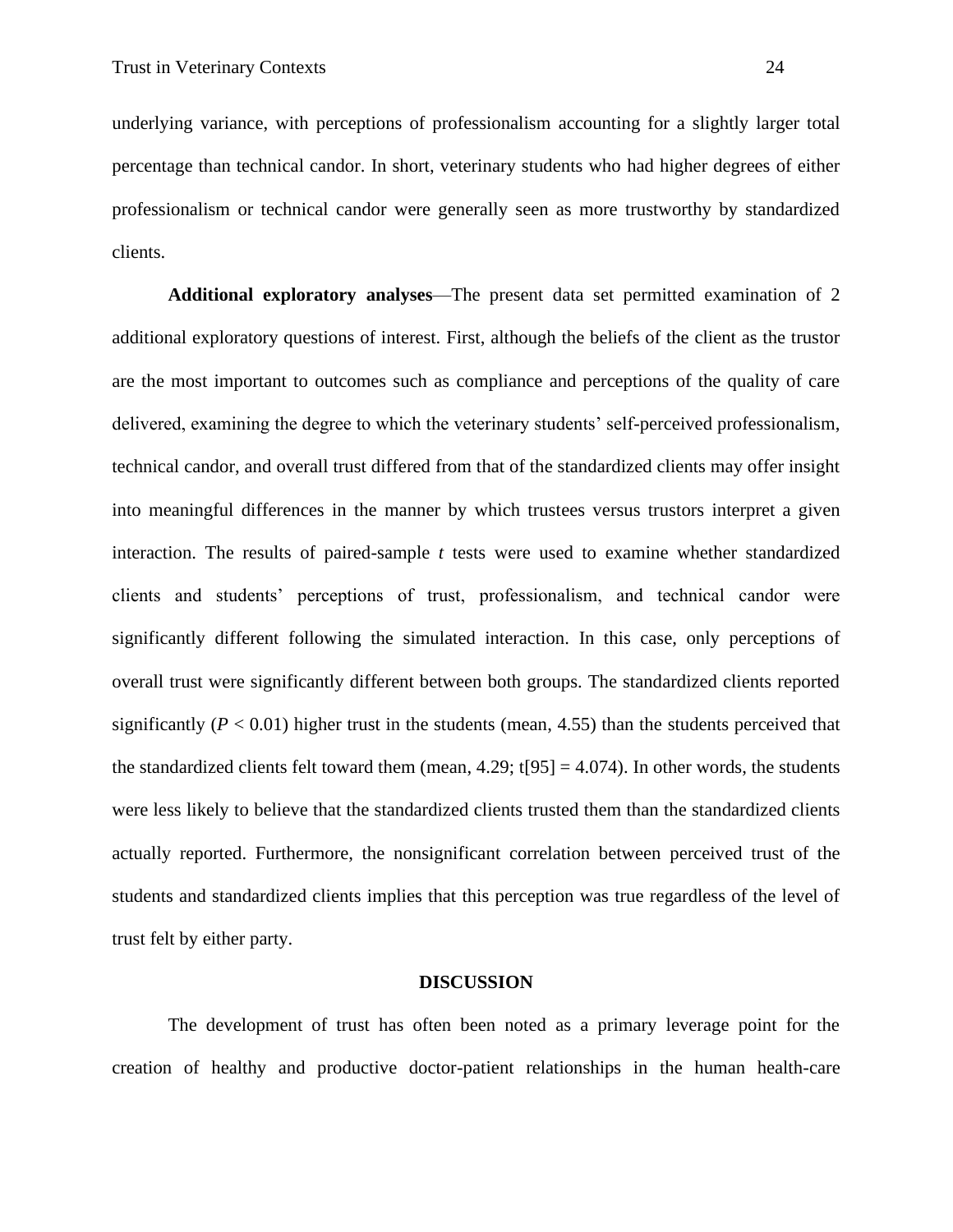industry. $9-13$  The present study attempted to expand this notion to the veterinarian-client relationship by developing a measure of trust specific to the context of veterinary medicine. This effort resulted in an 11-item questionnaire, which was tested in a simulated clinical visit with veterinary students and standardized clients. Unlike previous examinations of aggregate trust perceptions in generic work settings, results across 2 medical scenarios revealed that the measure tapped 2 facets of perceived trustworthiness, which were labeled professionalism and technical candor. Furthermore, in the context of the simulated diet history and physical exam visit, preliminary evidence indicated that standardized clients were more trusting of students who appeared technically competent and had greater professionalism or technical candor. Lastly, exploratory analyses indicated that the veterinary students tended to underestimate the degree of overall trust placed in them by standardized clients following their brief interaction.

Given the central role that the identified professionalism and technical candor perceptions held in relation to perceptions of trust in this study, it is useful to more precisely examine and elaborate on the meaning of these 2 facets in the general context of the veterinarian-client relationship. Perceptions of professionalism appear to most closely correspond with the quality and nature of the interpersonal boundaries between a veterinarian and his or her client. Characteristics indicative of a veterinarian's professionalism describe actions that establish his or her role as a respected and respectful practitioner as well as a figure of authority whose procedures and professional recommendations are clear, fair, and beneficent to the client. Thus, behaviors and communication approaches that demonstrate to clients a neutral stance with regard to prognoses and recommended treatments (eg, having no ulterior agenda for treatment recommendations), allows clients to voice their questions and concerns, eases clients through the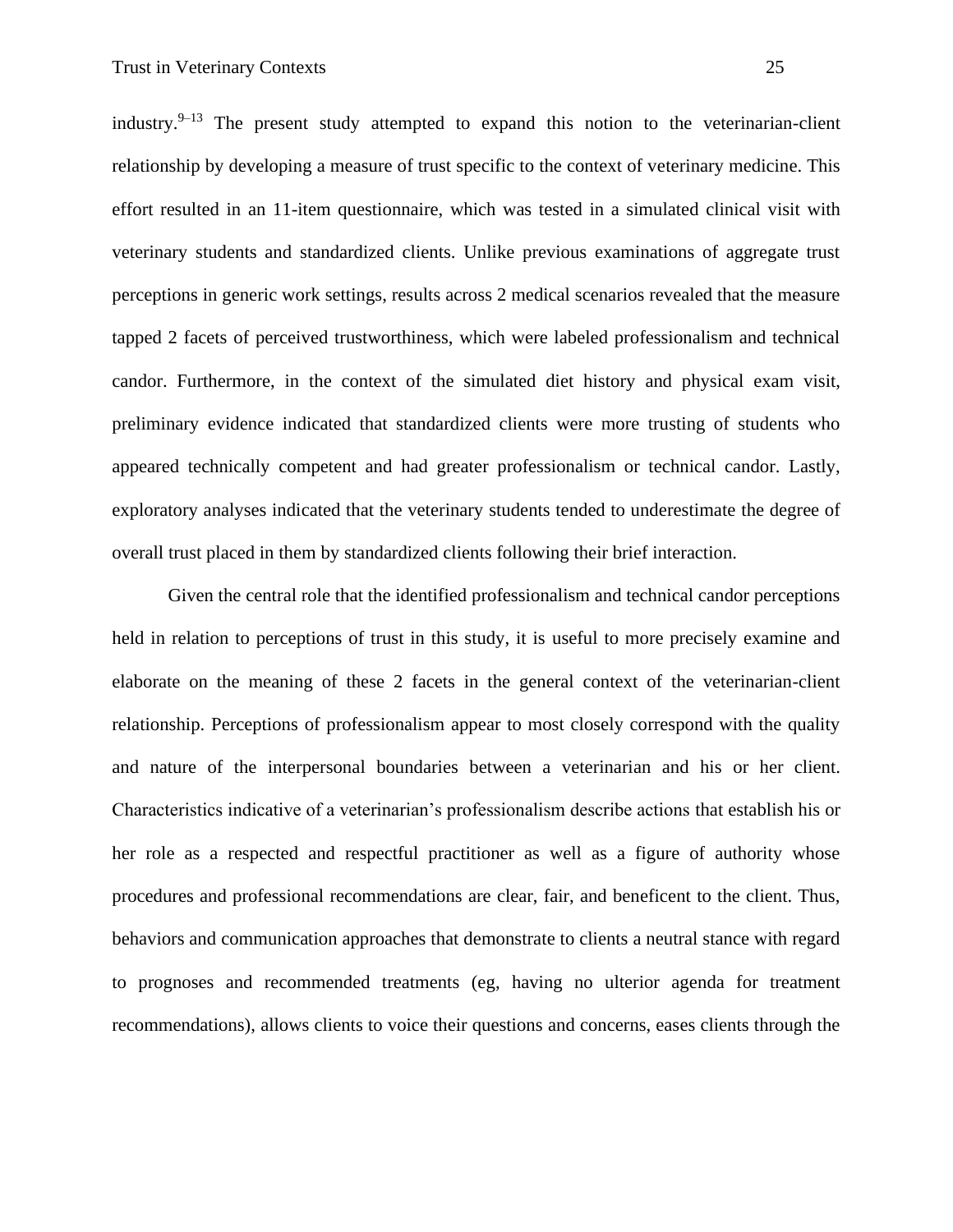diagnoses and results of tests, and establishes the veterinarian as a knowledgeable, empathetic decision-maker are likely to improve clients' perceptions of a veterinarian's professionalism.

Alternatively, perceptions of technical candor depict the situational and task-based dynamic of the veterinarian-client relationship. The relevant characteristics indicative of technical candor describe the extent to which a veterinarian is perceived as honestly demonstrating their domain-relevant capabilities, knowledge, and expertise in their attempts to problem solve and provide their services to a client. Notably, this facet does not reflect an individual's actual level of technical proficiency, but rather the manner by which the veterinarian conveys what and how they know about the condition of the client's animal. Providing full disclosure about one's interpretations of diagnostic tests, results, and personal recommendations as well as permitting admissions of uncertainty backed with reassurances of follow-up and further investigation promotes a sense of truthfulness and integrity in one's medical explanations and conversational dialogue that encourages trust development. Interestingly, technical candor seems to capture a mutual and nonrecursive aspect of trust somewhat unique to the veterinarianclient relationship in that the veterinarian's willingness to display his or her own vulnerability (eg, by revealing the limits of their domain and task knowledge) plays an important role in the client's perceptions of trust. However, as the significant positive relationship between trust and perceived technical competence shows, one is not likely to be trusted if completely incompetent or incapable of performing a task one has been entrusted with completing.17,18,21 However, recognizing and acknowledging the boundaries of the veterinarian-client exchange relationship did not appear to be perceived negatively in this study. This finding adds to previous research that shows patients and clients are generally most satisfied and experience better health-care outcomes when the communication and power dynamic between health-care provider and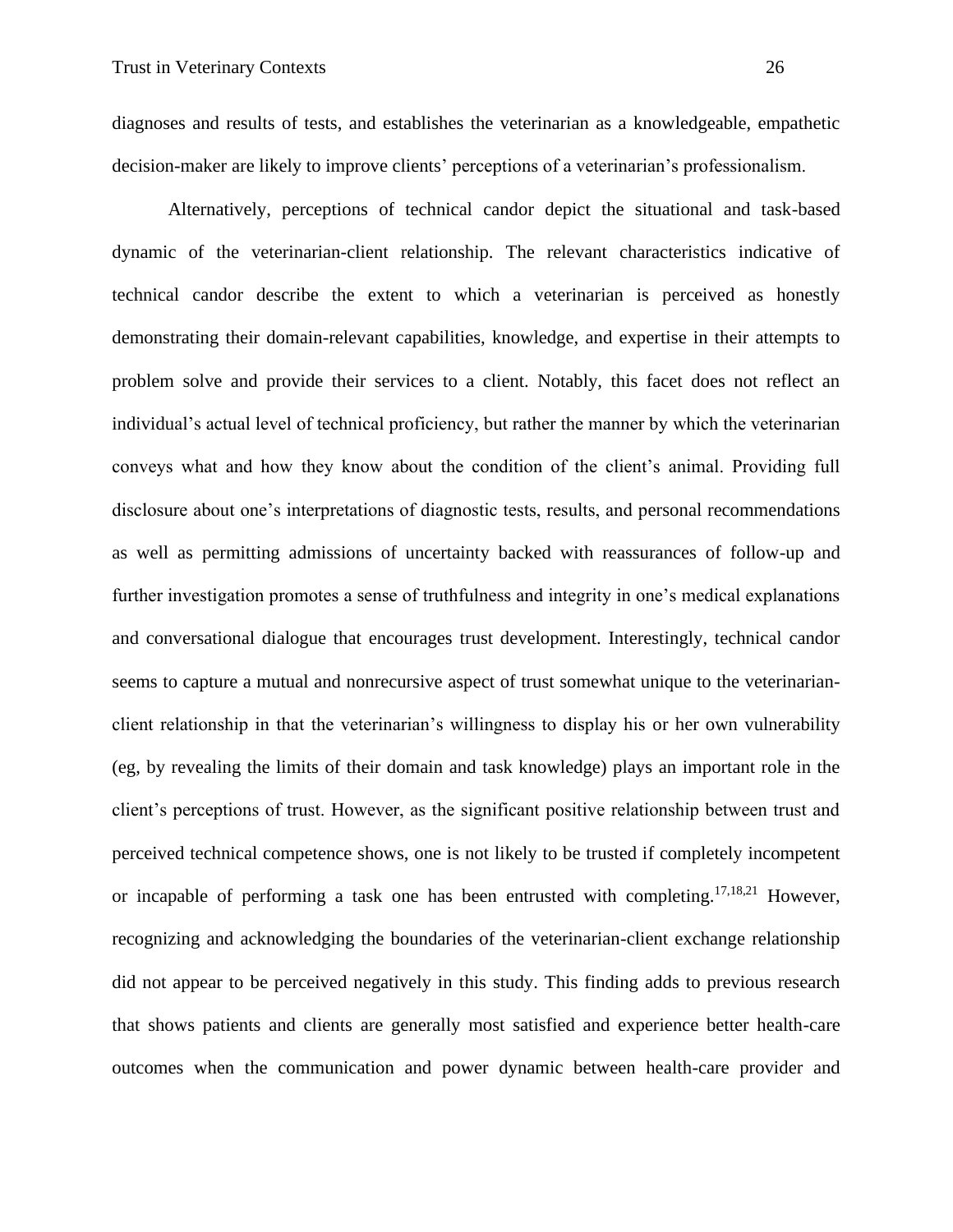receiver is balanced and factors in the needs and capacity of both parties.<sup>28,29</sup> Thus, even in a professional domain where veterinarians are expected to be highly knowledgeable and generate immediate solutions to the problems of their clients, a healthy trust relationship may still emerge if the interaction is open and honest and the veterinarian expresses a commitment to solving the issue through other means.

The relationships identified between trust and its facets as well as its relations with perceived technical competence and communication in the study implicate a number of directions for future research and the education, training, and continued improvement of both veterinary students and established practitioners. First, the nonsignificant correlations between the veterinary students' trust-related perceptions and those same perceptions from the perspective of the standardized clients suggest an intriguing area of focus. Such null results may be attributable to statistical artifacts (ie, floor effect in the questionnaire responses in which neither students nor standardized clients tended to provide ratings below the scale mid-point); nevertheless, these findings suggest that examinations of trust perceptions from the perspective of the veterinarian may also prove useful in determining whether he or she is effectively building a trusting relationship with clients. Previous research<sup>14,28–31</sup> has primarily focused on the messages and specific content of communication delivered by veterinarians rather than veterinarian's effectiveness as socially attuned, reflexive, and participative actors in exchanges with clients. Adapting the tone, content, and goals of one's communications in response to social and situational cues is critical to influencing the perceptions and related outcomes held by other individuals,  $32-34$  especially when there are imbalances in the authoritative power of the interacting parties.<sup>35–37</sup> Although improvement in this area is likely to be a gradual process, even simple interventions that encourage veterinarians to seek feedback from clients on the nature and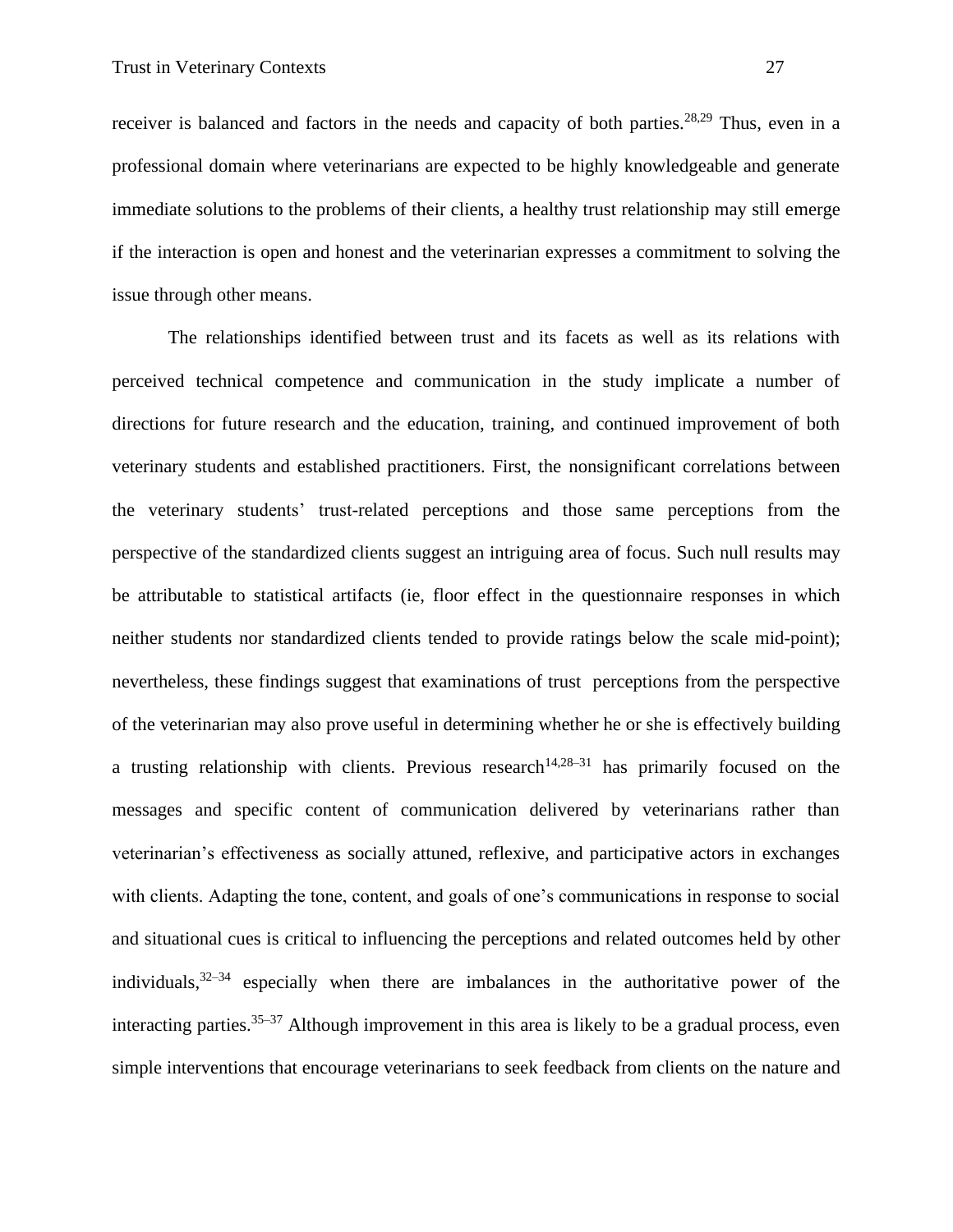quality of their professional and interpersonal relationship building, engage in fully transparent conversations that balance client wants and goals for their animal's health with available treatment options, or reframe clinical visits as a single step rather than one-off encounters in the trust-building process have the potential to substantially improve the communicative quality and trust-building efforts between veterinarian-client interactions.

Second, the present results demonstrated the effect of trust on short-term, immediate outcomes (ie, perceptions of the quality of care provided and general communication skills), but it remains to be seen what implications the trust of clients toward their veterinarians hold for outcomes beyond a single interaction. The decrease in the frequency of client visits to pet healthcare providers is a growing concern for many veterinary professionals.<sup>8</sup> Although evidence from the human health-care industry strongly suggests that the trust that develops between doctors and patients has a significant impact on visitation and compliance behaviors over the course of extended medical treatments,  $11-13$  a number of possible intervening factors may cause this relationship to operate differently within the veterinary profession. For example, the simple fact that the health service is being delivered to one's pet or animal as opposed to one's self suggests that clients' perceptions of the necessity of treatment may be an important difference in the decision to seek out and comply with veterinary services. This implies that the strength of the pet-owner bond may be an important moderating influence of the relationship between trust and compliance and visitation likelihood.<sup>38,39</sup> As another example, researchers have found that non-Caucasian pet owners are approximately 7% to 13% less likely to take their pets to a veterinarian during any given 12-month period than are Caucasian pet owners, even after controlling for income, education, location, and other factors known to impact the likelihood of purchasing veterinary care.<sup>40</sup> Given that veterinary medicine is among the least diverse of any of the health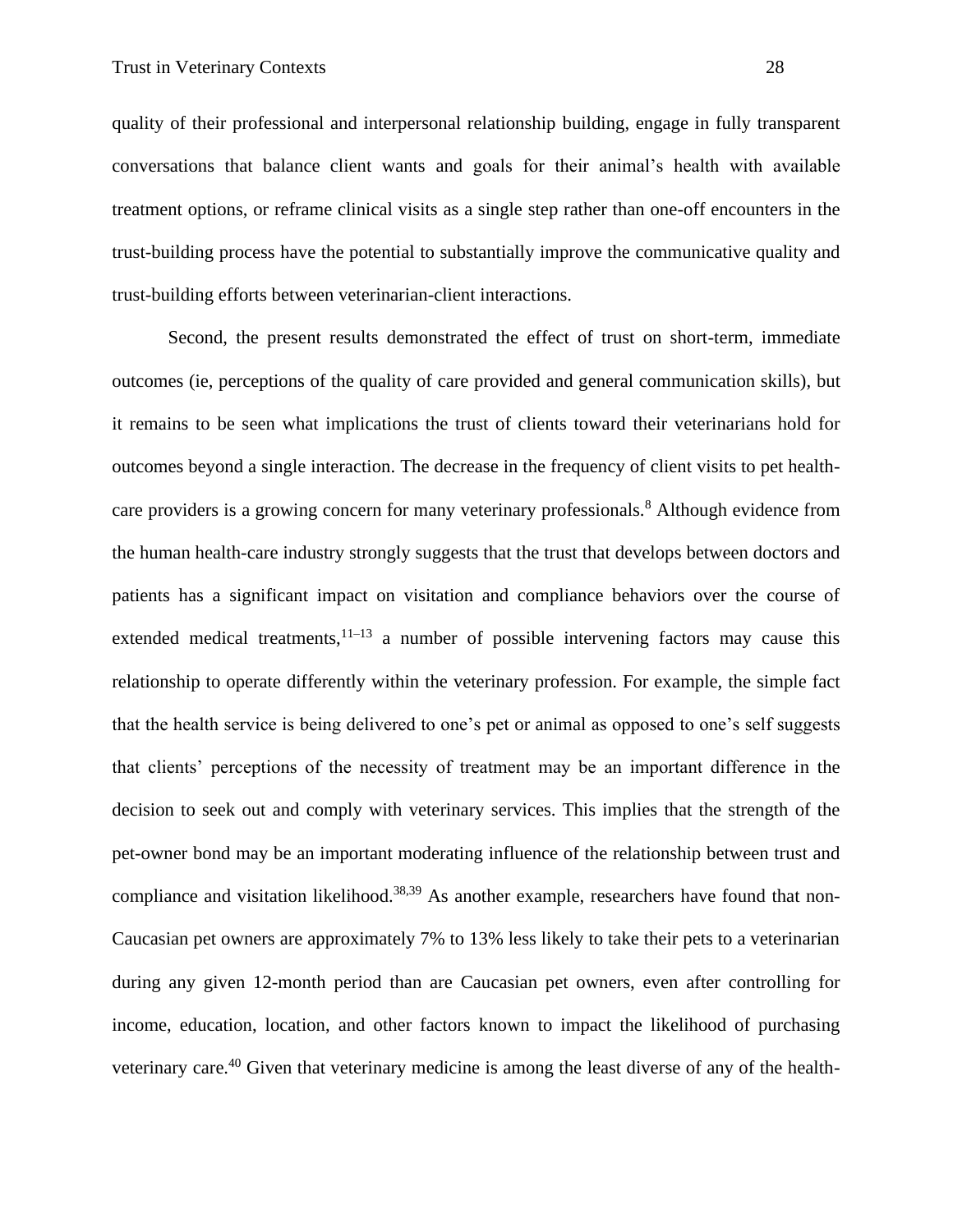care professions,<sup>41</sup> discrepancies in trust between clients of different versus the same race or ethnicity as their practitioner may also hold unique implications on the impact that trust exerts on outcomes desirable to veterinary care providers.

Lastly, previous research indicates that individuals may have very different perceptions of trust when considering relationships with specific individuals (eg, a specific veterinarian or a front office receptionist), groups of individuals (eg, a specific veterinarian practice), or larger institutional and social systems (eg, veterinarian practice in general). <sup>9,18</sup> In areas where successfully establishing a cooperative and effective working relationship is paramount to achieving a particular goal, perceptions of mistrust at higher group and system levels can be problematic.<sup>11,42,43</sup> However, the behaviors and attitudes adopted by a specific veterinarian toward his or her clients over the course of multiple interpersonal interactions may be able to counteract these perceptions and exert a strong influence over the development of a productive and mutually beneficial veterinarian-client relationship. Such a calculus-based model of trust development<sup>18</sup> implies that examining differences between clients' perceptions of interpersonal trust toward a single veterinarian and veterinary practice in general may be an important distinction for improving visitation rates and compliance behaviors.

The results from the present study hold practical implications as well. First, the items from the trust measure (Appendix) can be easily implemented in veterinary practices as part of a brief exit questionnaire or customer feedback package to assess clients' overall perceptions toward the clinic or veterinarians within the practice. The calculation of the subscales is easily performed, and the conceptual definitions provided make their interpretation straightforward. In addition to its descriptive and evaluative uses, information on perceptions of trust and its predictive facets may also be useful for coaching or training purposes. To the extent that efforts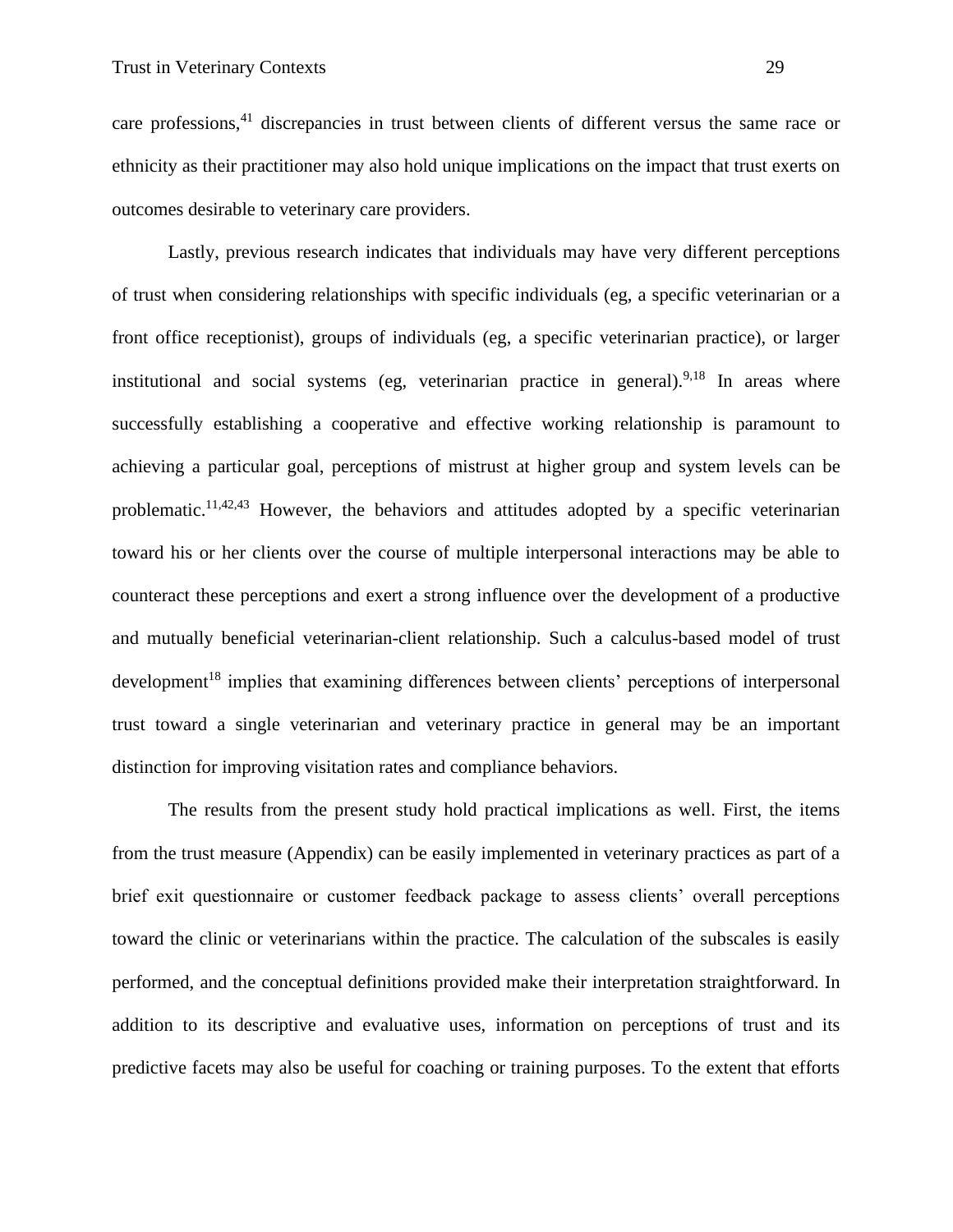to promote compliance rates and high-quality relationships within one's client base remains an important directive, the ability to provide guidance to veterinary students and doctors on the specific types of relational qualities important to such efforts is critical. Simply advocating that the development of effective nontechnical or communication skills are essential to healthy veterinarian-client relationships does not provide the prescriptive framework needed to elicit effective behavioral change. However, by identifying specific dispositional and communicative practices conducive to trust building, explicating what is meant by those constructs, rewarding conscious efforts to improve those areas of practice, and monitoring progress toward achieving goals of improved client trust and compliance through continued measurement, considerable progress can be achieved.

This point is also highlighted by the nonsignificant relationship between general communication skills and trust observed in the present study. The communication skills measured in the present study largely captured generic behaviors that a person would expect from any interaction in a service context (eg, pleasant greeting, did not interrupt, and allowed and invited questions). However, the willingness for one to make themselves vulnerable to the decisions of another which accompanies perceptions of trust is a complex cognitive and emotional process that research suggests is influenced by specific verbal and nonverbal factors.17,18 Although the purpose of a given clinical appointment may strongly influence the communicative nature of the veterinarian-client interaction,<sup>29</sup> a trustee that is knowledgeable of those factors that underlie a trustor's perceptions of trust (eg, professionalism and technical candor) has the potential to adapt their interactions in a manner that is more favorable to trust development and, ultimately, improved client and patient outcomes.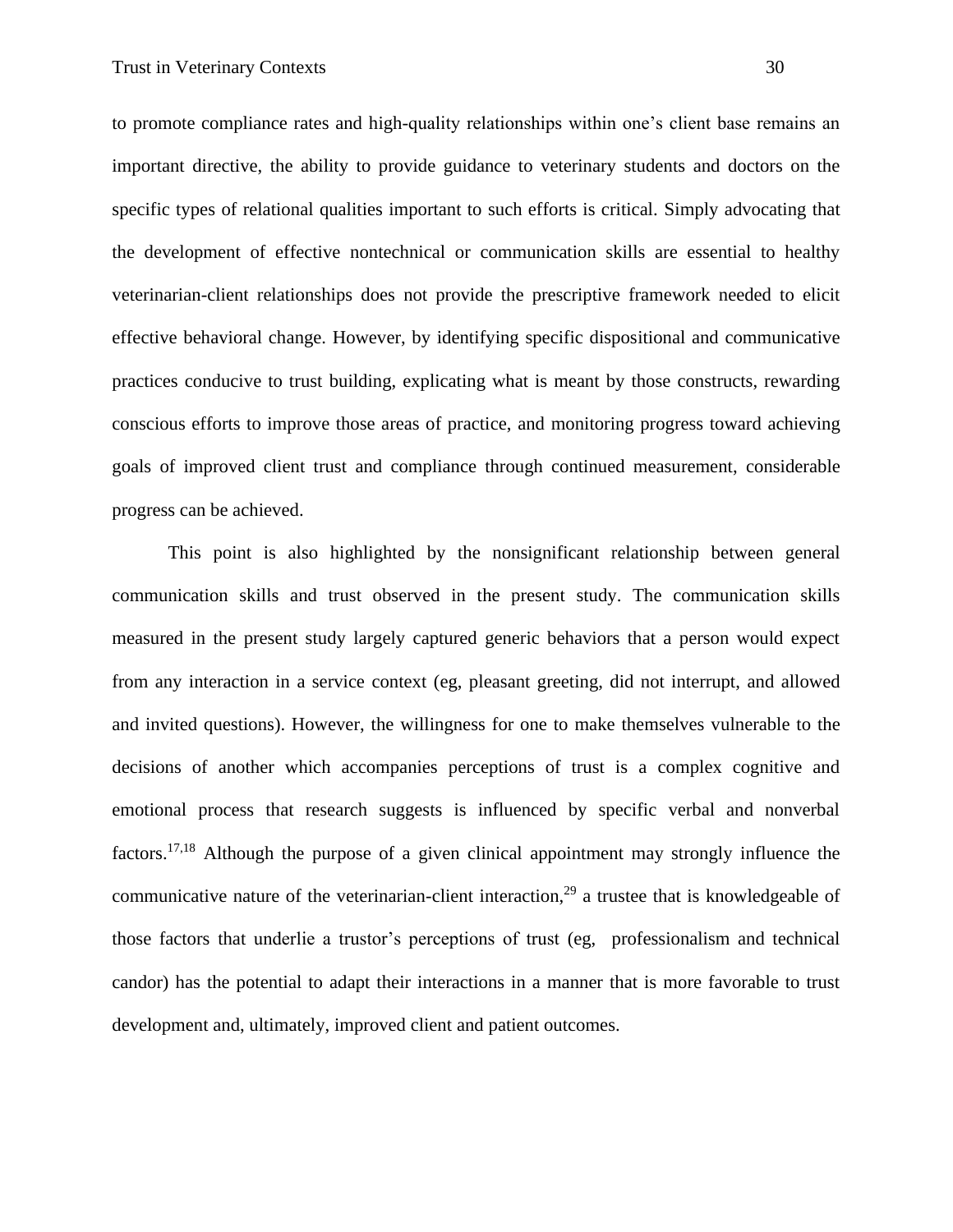As with any empirical investigation, several limitations relevant to the interpretation of this study's results should be considered. The first is the small sample size obtained and the fact that it consisted of students interacting with trained actors in a high-fidelity simulation. With respect to sample size, the statistical results of the measurement validation and HLM analyses were fairly conclusive and it is unlikely that a larger sample size would have produced substantially different findings. Nevertheless, a larger sample would have been desirable to produce more stable parameter estimates in both analyses; thus, we believe it is justifiable to draw conclusions on the basis of the observed direction of the identified relationships (ie, higher professionalism, technical candor, and perceived technical competence lead to greater perceptions of trust), though interpretations of the relative magnitude of the effects (eg, whether performance is more important to perceptions of trust than professionalism or technical candor) should be withheld until further data has been accumulated.

Note that on the basis of the present study, we do not advise use of either the professionalism or technical candor scales for purposes beyond descriptive feedback in practical applications. The small sample size with which the measurement validation results are based and the moderate internal consistency reliability coefficients do not offer sufficient support for the use of this measure in evaluative decision contexts (ie, as part of performance assessments or other major organizational decisions). Through the accumulation of additional investigations with this measurement tool, greater confidence can be placed in the validity and reliability of the instrument; until that time, the results of this study offer a preliminary treatment of the conceptualization and measurement of trust in veterinary contexts.

As concerns the use of veterinary students and standardized clients across only 2 simulated scenarios, one could argue that these interactions may not have been sufficiently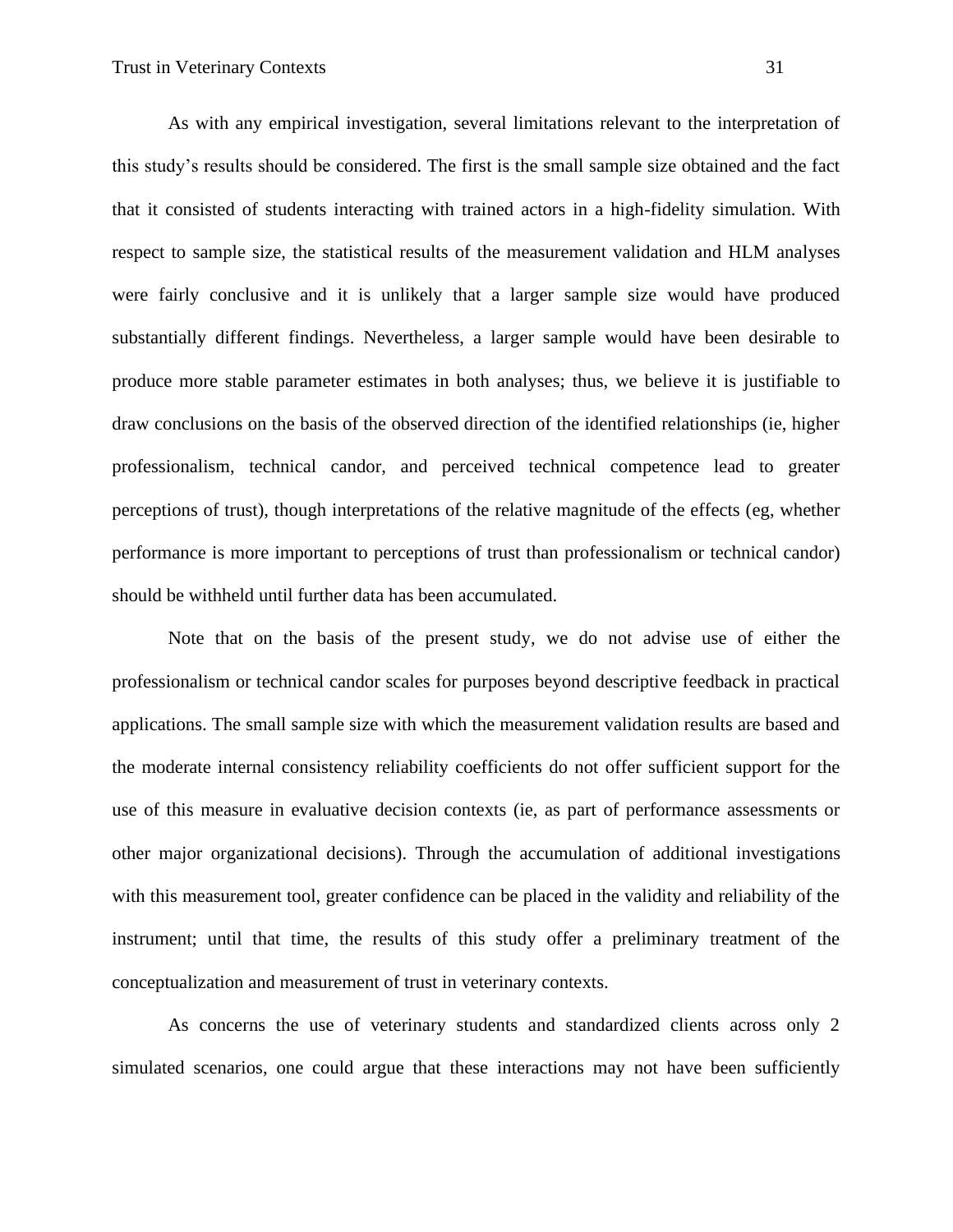realistic to obtain measurements of trust. Consequently, issues regarding the generalizability of the present study's results can be called into as to question. We acknowledge this limitation, but this weakness is partially offset by the experimental control afforded by the present study's design. Given that our stated goal was to develop and examine the functioning of a trust measure specifically targeted toward veterinary contexts, the present design offered a number of desirable advantages, such as the ability to explicitly standardize situational factors of the student– standardized client interactions (eg, severity of patient condition and purpose of visit), which may have confounded validation efforts in a real sample.<sup>9,10,17</sup> Additionally, the ability to gather data on perceived technical competence and general communication skills from trained standardized clients, which may have been difficult or impossible to gather from real clients, permitted a richer exploration of the factors that relate to perceptions of trust. Lastly, the unique opportunity to pursue cross-validation efforts with the trust measure across 2 controlled scenarios administered at different time points and with different student–standardized client combinations lent further strength to the conclusions drawn from results of the factor analysis. Nevertheless, we note that there is always a tradeoff between issues of internal (ie, does the study adequately examine what it intends to) and external (ie, do the results of the study extend to samples beyond the one used in the research) validity in any experimental research that must be justified by the intended purpose and goals of the research.<sup>44</sup> The present effort represented an initial exposition and preliminary examination of veterinary trust that was appropriate for examination in a controlled environment; however, future investigations would benefit from attempting to extend these findings with to clients in a practicing veterinary office. Although the use of simulated

settings to study technical and nontechnical skills is a new advancement in veterinary medicine,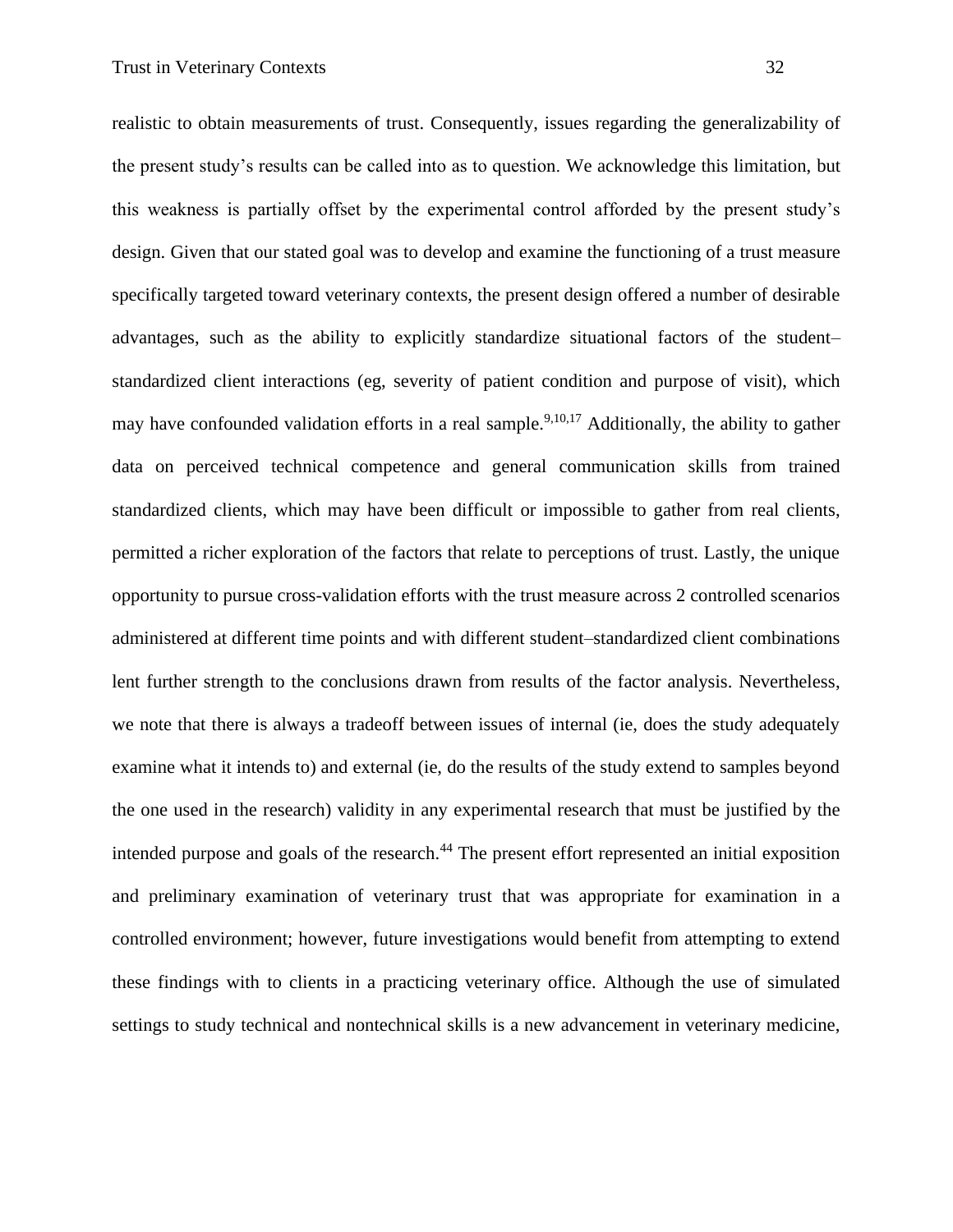we contend, as have other researchers, that the methodology holds many benefits and offers considerable potential for informing best practices.45–47

Additional limitations concern aspects of the correlational research design and the use of same source perceptual data. Previous theory and empirical evidence<sup>17,20,23</sup> provide adequate justification for treating perceptions of professionalism, technical candor, and perceived technical competence as causal influences of trust. However, the fact that all data were collected at a single time-point in a nonexperimental design does not permit a true test of this presumed causal ordering. This goal was not a central pursuit of the present study, but future research could greatly contribute to this area of research by incorporating behavioral data or pretest-posttest experimental designs and manipulations to examine the causal ordering of factors that contribute to trust.

The practice of understanding, interpreting, and improving veterinary communication competencies is a young but burgeoning area in the veterinary profession.<sup>28–31</sup> In the present study, the case was made for the centrality of trust as a critical component of veterinarian-client interactions and relations that holds implications for improving client compliance, visitation frequency, and the quality of care that can be provided by veterinarians.<sup>8,15,16</sup> The results of this research offer a preliminary step in deciphering the unique role of trust in the veterinary profession. It is our hope that through the development and application of measures, tools, and interventions designed to specifically examine the manner by which trust is manifested in the context of veterinary care, valuable and meaningful improvements can continue to be made to the training of future industry professionals and discussions of best practices in the field of veterinary medicine.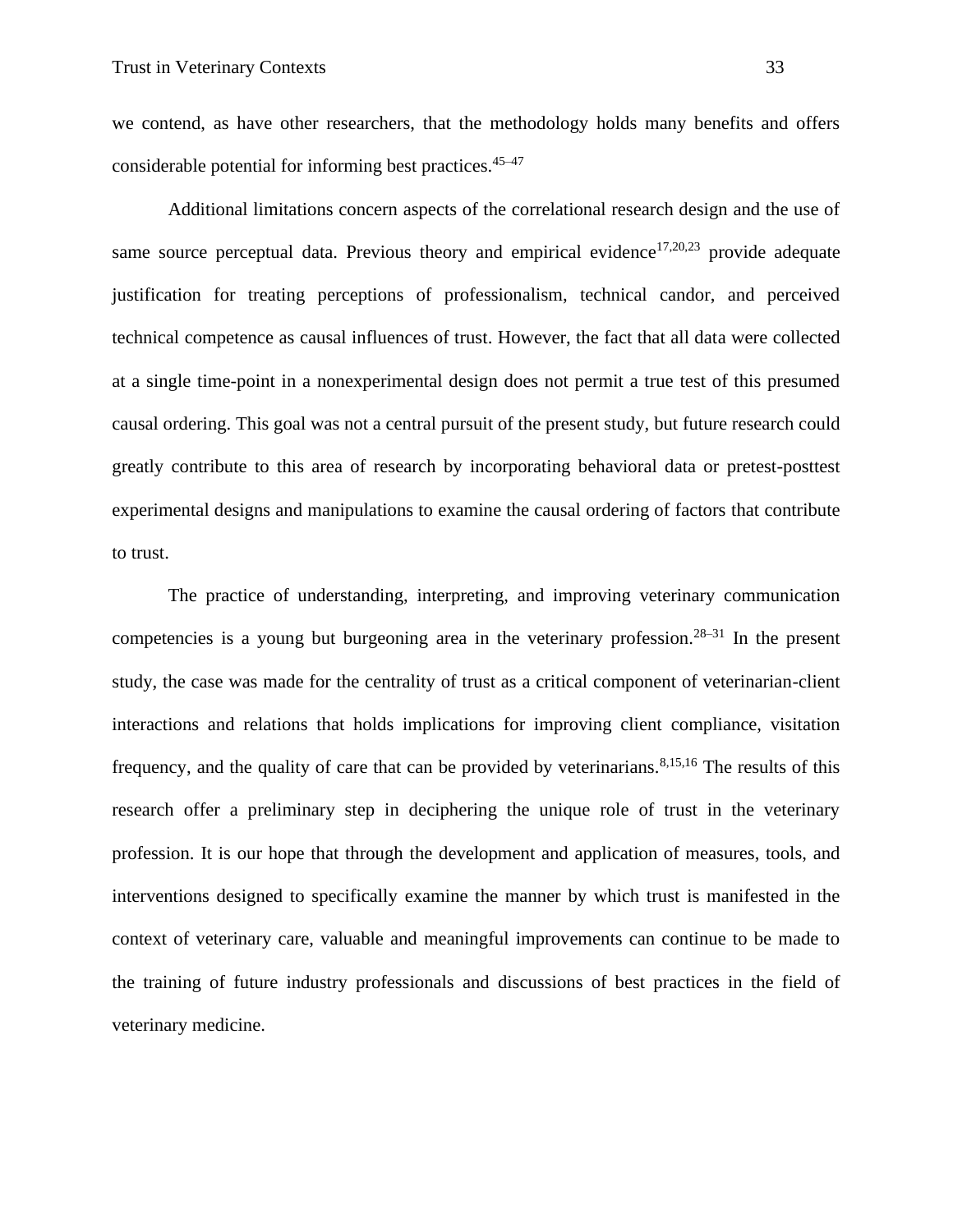# **Footnotes**

<sup>a</sup> SPSS, version 19.0.0, SPSS Inc.

<sup>b</sup> AMOS, version 19.0.0, SPSS Inc.

 $\textdegree$  HLM, version 7.0 (Student Edition)

<sup>d</sup> The reported indices are based on a factor model in which the error terms for two items (#3 and #6 in Appendix) were correlated to improve model fit. Given the high interrcorrelation among items in the trust scale and the fact that this scale had not been published elsewhere, this path was added to the confirmatory factor analysis.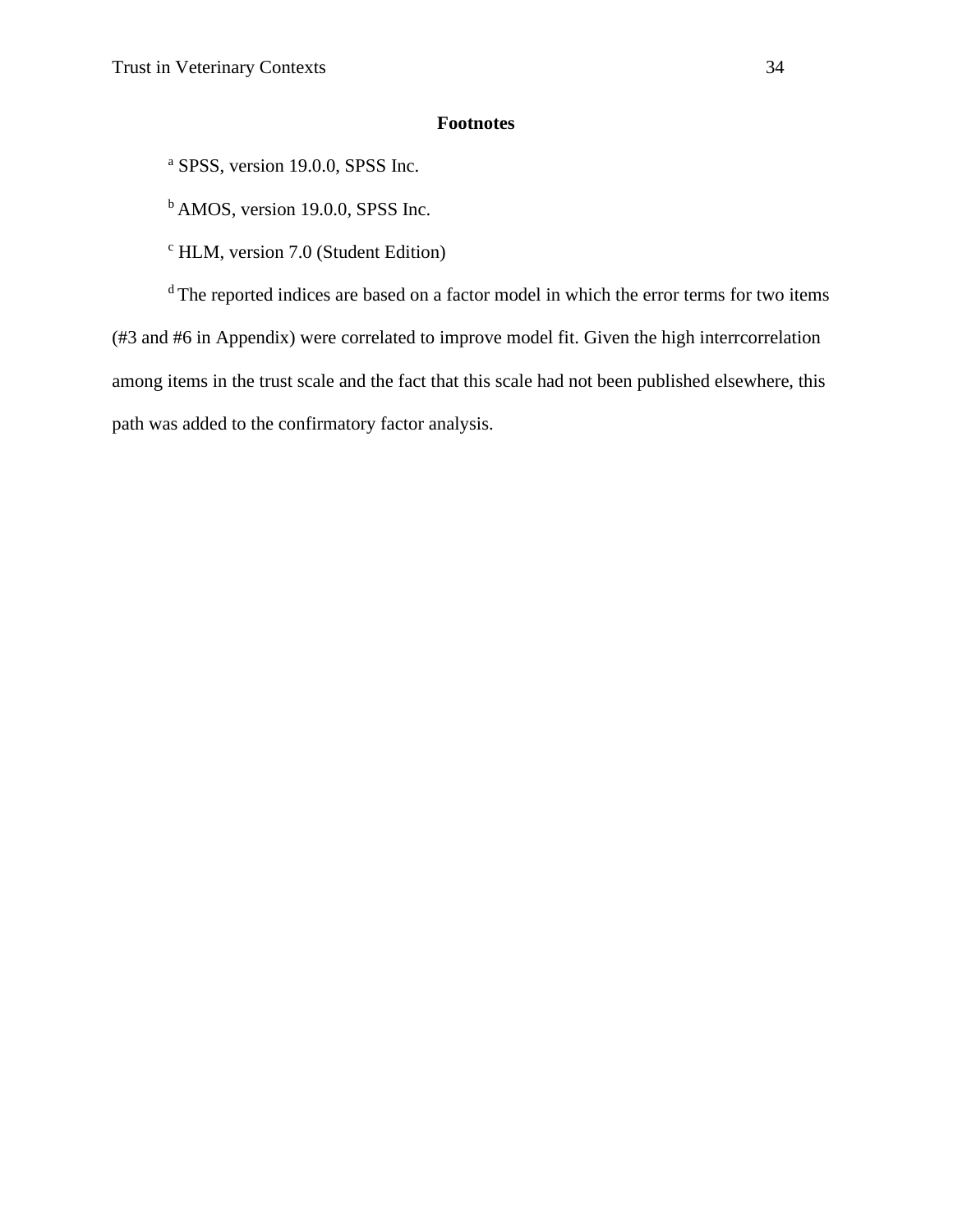## **References**

- 1. Deutsch M. Trust and suspicion. *J Conflict Resolution* 1958;2:265-279.
- 2. Larzelere R, Huston, T. The dyadic trust scale: Toward understanding interpersonal trust in close relationships. *J of Marriage and the Family* 1980;42:595-604.
- 3. Davis JH, Schoorman FD, Mayer RC, Tam HH. The trust general manager and business unit performance: Empirical evidence of a competitive advantage. *Strategic Management J* 2000;21:563-576.
- 4. Merritt SM, Ilgen DR. Not all trust is created equal: Dispositional and history-based trust in human-automation interactions. *Human Factors* 2008;50:194-210.
- 5. Robinson RV, Jackson EF. Is trust in others declining in America? An age-period-cohort analysis. *Social Sci Research* 2001;30:117-145.
- 6. Putnam RD. Tuning in, tuning out: The strange disappearance of social capital in America. *Political Sci and Politics* 1995;December:664-683.
- 7. Putnam RD. *Bowling alone: The collapse and revival of American community*. New York: Simon & Schuster, 2000.
- 8. Wolf CA, Lloyd JW, Black JR. An examination of US consumer pet-related and veterinary service expenditures, 1980-2005. *J Am Vet Med Assoc* 2008;233:404-413.
- 9. Hall MA, Dugan E, Zheng B, Mishra AK. Trust in physicians and medical institutions: What is it, can it be measured, and does it matter? *Milbank Q* 2001;79:613-639.
- 10. Pearson SD, Raeke, LH. Patient's trust in physicians: Many theories, few measures, and little data. *J Gen Intern Med* 2000;15:509-513.
- 11. Trachtenburg F, Dugan E, Hall MA. How patients' trust relates to their involvement in medical care. *J of Family Practice* 2005;54:344-352.
- 12. Kerse N, Buetow S, Mainous AG, et al. Physician-patient relationship and medication compliance: A primary care investigation. *Annals of Family Med* 2004;2:455-461.
- 13. Molassiotis A, Morris K, Truman I. The importance of the patient-clinician relationship in adherence to antiretroviral medication. *Intl J of Nursing Practice* 2007;13:370-376.
- 14. Jansen J, Steuten CDM, Renes RJ et al. Debunking the myth of the hard-to-reach farmer: Effective communication on udder health. *J Dairy Sci* 2010;93:1296-1306.
- 15. American Animal Hospital Association. Compliance: Taking quality care to the next level (Executive Summary), 2009. Available at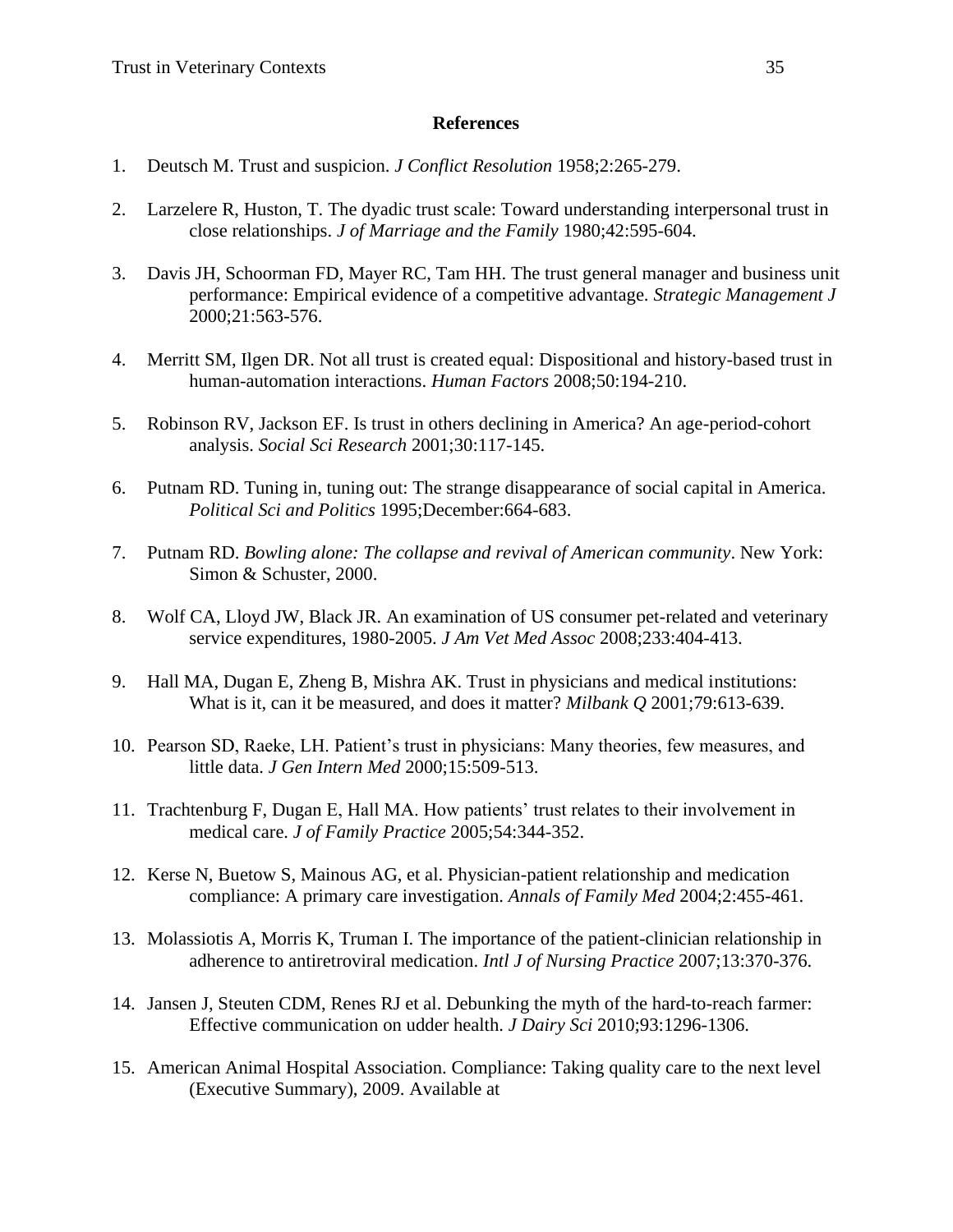http://www.aahanet.org/protected/ComplianceExecutiveSummary0309.pdf. Accessed Sept 24, 2010.

- 16. Albers JW, Cavanaugh MT. 2010 State of the Industry Report. Available at http://trends.aahanet.org/eweb/dynamicpage.aspx?site=trends&webcode=newsdetail& articleKey=4701b5ac-0b87-4885-b96f-70db5396bde0. Accessed Sept 24, 2010.
- 17. Mayer RC, Davis JH, Schoorman FD. An integrative model of organizational trust. *Academy of Management Rev* 1995;20:709-734.
- 18. Rousseau DM, Sitkin SB, Burt RS, et al. Not so different after all: A cross-discipline view of trust. *Academy of Management Rev* 1998;23:393-404.
- 19. Rotter JB. A new scale for the measurement of interpersonal trust. *J of Personality* 1967;35:615-665.
- 20. Chiles TH, McMackin JF. Integrating variable risk preference, trust, and transaction cost economics. *Academy of Management Rev* 1996;21:73-99.
- 21. Colquitt JA, Scott, BA, LePine JA. Trust, trustworthiness, and trust propensity: A metaanalytic test of their unique relationships with risk taking and job performance. *J of Applied Psychology* 2007;92:900-927.
- 22. Mayer, RC, Davis JH. The effect of the performance appraisal system on trust for management: A field quasi-experiment. *J of Applied Psychology* 1999;84:123-136.
- 23. Meyers, LS, Gamst G, Guarino, AJ. *Applied multivariate research: Design and interpretation*. Thousand Oaks, CA: Sage; 2006.
- 24. Hu, LT, Bentler, PM. Evaluating model fit. In Hoyle RH ed. *Structural equation modeling: Concepts, issues, and application*. Thousand Oaks, CA: Sage, 1995:76-99.
- 25. Cohen J, Cohen P, West SG, et al. *Applied multiple regression/correlation analysis for the behavioral sciences*. 3rd ed. Mahwah, NJ: Lawrence Erlbaum Associates; 2003.
- 26. Raudenbush SW, Bryk AS. *Hierarchical linear models: Applications and data analysis*  methods. 2<sup>nd</sup> ed. Thousand Oaks, NY: Sage; 2002.
- 27. Snijder T, Bosker, R. *Multilevel analysis: An introduction to basic and advanced multilevel modeling*. London: Sage; 1999.
- 28. Shaw JR, Bonnett BN, Adams CL, et al. Veterinarian-client-patient communication patterns used during clinical appointments in companion animal practice. *J Am Vet Med Assoc* 2006;228:714-721.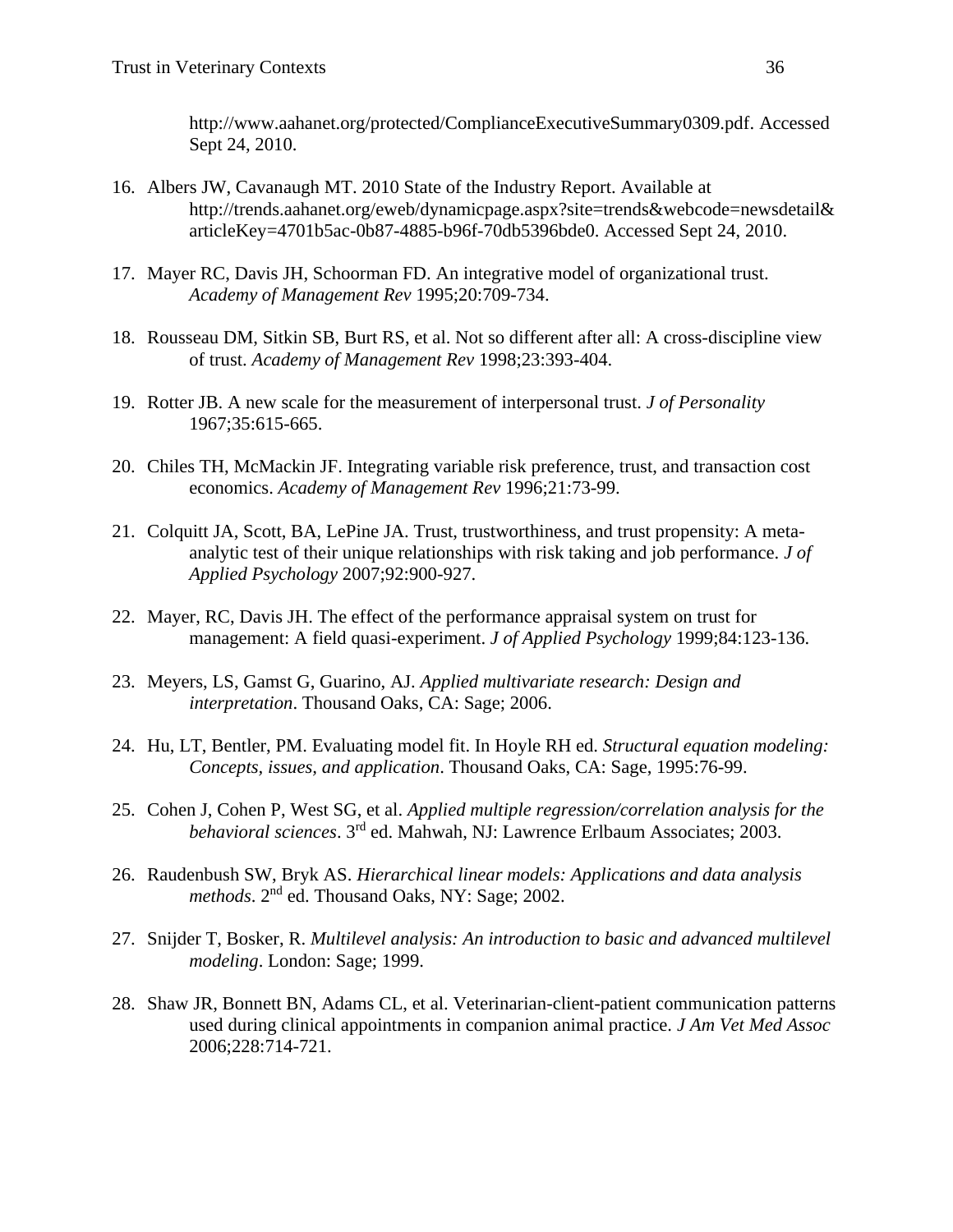- 29. Shaw JR, Adams CL, Bonnett BN, et al. Veterinarian-client-patient communication during wellness appointments versus appointments related to a health problem in companion animal practice. *J Am Vet Med Assoc* 2008;233:1576-1586.
- 30. Coe JB, Adams CL, Bonnett BN. A focus group study of veterinarians' and pet owners' perceptions of veterinarian-client communication in companion animal practice. *J Am Vet Med Assoc* 2008;233:1072-1080.
- 31. Shaw JR, Adams CL, Bonnett BN, et al. Use of the Roter interaction analysis system to analyze veterinarian-client-patient communication in companion animal practice. *J Am Vet Med Assoc* 2008;225:222-229.
- 32. Naidoo LJ, Lord RG. Speech imagery and perceptions of charisma: The mediating role of positive affect. *The Leadership Q* 2008;19:283-296.
- 33. McLaughlin ML, Cody MJ, O'Hair HD. The management of failure events: Some contextual determinants of accounting behaviors. *Human Communication Research* 1983;9:208-224.
- 34. Burgoon JK, Dillman L, Stern LA. Adaptation in dyadic interaction: Defining and operationalizing patterns of reciprocity and compensation. *Communication Theory* 1993;3:295-316.
- 35. Fleishman EA. Twenty years of consideration and structure. In Fleishman EA, Hunt JG eds. *Current developments in the study of leadership*. Carbondale, IL: Southern Illinois University Press, 1973:1-37.
- 36. Bass BM. *Bass and Stogdill's handbook of leadership: Theory, research, and managerial applications*. New York: Free Press, 1990.
- 37. Gilliland SW. The perceived fairness of selection systems: An organizational justice perspective. *Academy of Management Rev* 1993;18:694-734.
- 38. Lue TW, Pantenburg DP, Crawford PM. Impact of the owner-pet and client-veterinarian bond on the care that pets receive. *J Am Vet Med Assoc* 2008;232:531-540.
- 39. Beck AM, Katcher, AH. Future directions in human-animal bond research. *Am Beh Sci* 2003;47:79-93.
- 40. AVMA. *U.S. Pet Ownership & Demographics Sourcebook*. Schaumburg, Illinois: American Veterinary Medical Association, 2007.
- 41. Elmore RG. The lack of racial diversity in veterinary medicine. *J Am Vet Med Assoc* 2003;222:24-26.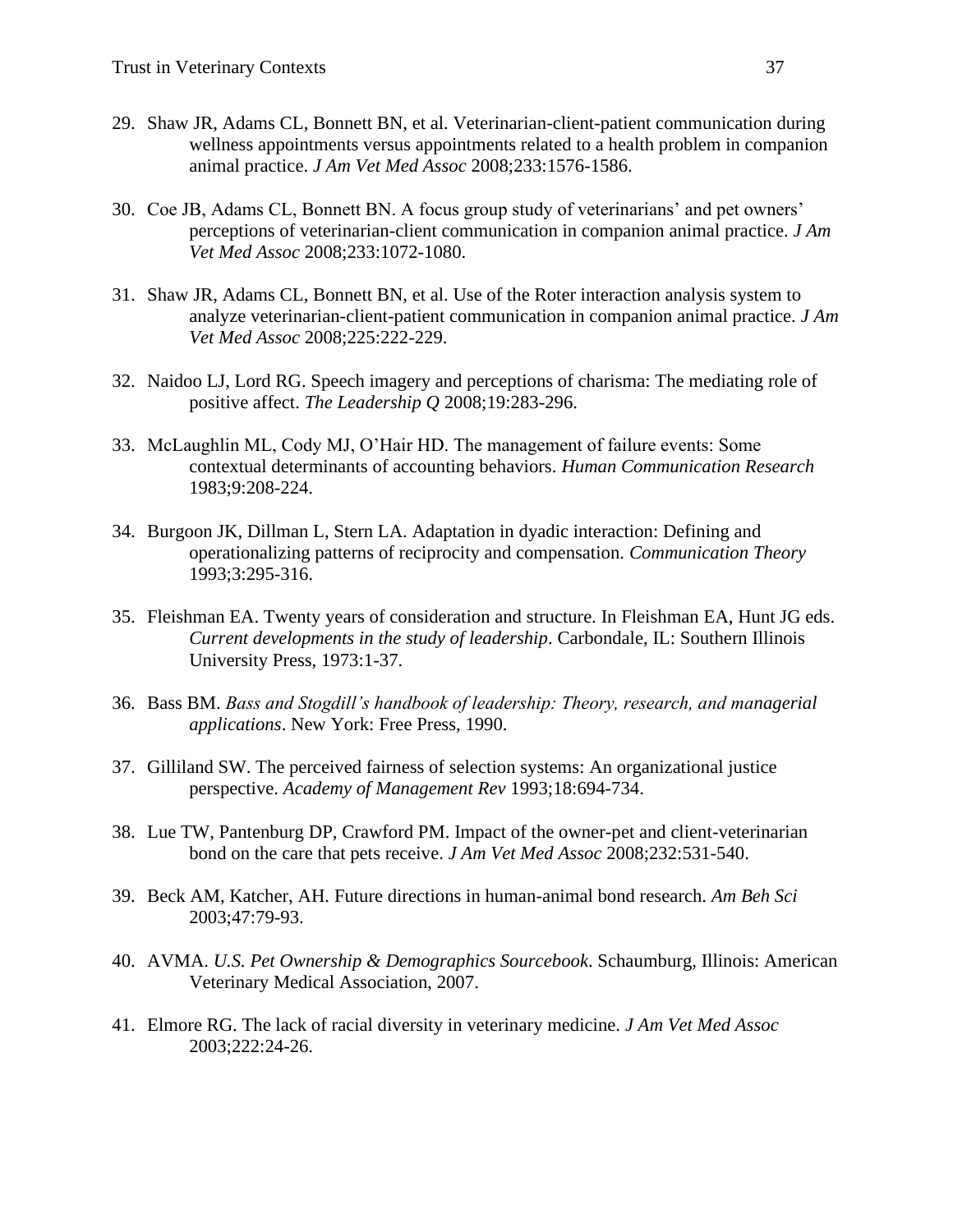- 42. Zucker LG. Production of trust: Institutional sources of economic structure. In Staw BM, Cummings LL eds. *Research in organizational behavior*, vol. 8. Greenwich, CT: JAI Press, 1986:53-111.
- 43. Pearce JL, Branyiczki I, Bigley GA. Insufficient bureaucracy: Trust and commitment in particularistic organizations. *Organizational Sci* 2000;11:148-162.
- 44. McGrath JE. Dilemmatics: The study of research choices and dilemmas. In McGrath JE, Martin J, Kulka RA eds. *Judgment calls in research*. Beverly Hills, CA: Sage; 1986:69-102.
- 45. Adams CL, Ladner LD. Implementing a simulated client program: Bridging the gap between theory and practice. *J Vet Med Edu* 2004;31:138-145.
- 46. Borden LJN, Adams CL, Bonnett BN, et al. Use of the measure of patient-centered communication to analyze euthanasia discussions in companion animal practice. *J Am Vet Med Assoc* 2010;237:1275-1287.
- 47. Borden LJN, Adams CL, Ladner LD. The use of standardized clients in research in the veterinary clinical setting. *J Vet Med Edu* 2008;35:420-430.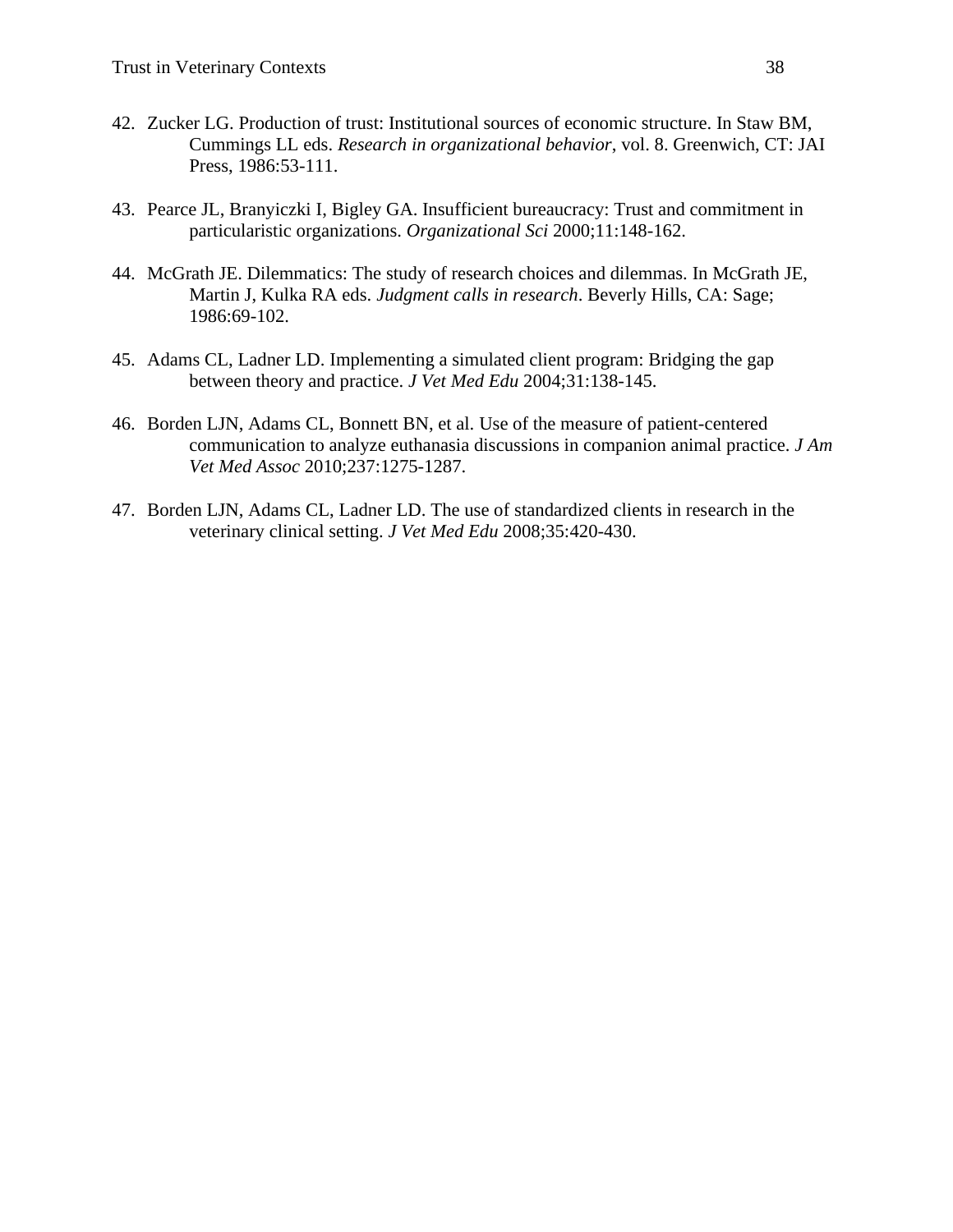Table 1

*Exploratory Factor Analysis Results of SC Trust Perceptions from the Diet History/Physical Exam Scenario (n = 96)*

| <b>Items from Trust Measure</b>                                                                                                                                    | Rotated<br><b>Factor Loadings</b> |       |  |
|--------------------------------------------------------------------------------------------------------------------------------------------------------------------|-----------------------------------|-------|--|
|                                                                                                                                                                    |                                   |       |  |
| Factor 1: Professionalism                                                                                                                                          |                                   |       |  |
| The student-doctor put me at ease during our interview. (Benevolence)                                                                                              | .95                               |       |  |
| The student-doctor behaved in a professional manner. (Ability)                                                                                                     | .91                               |       |  |
| The student-doctor did not talk down to me or above my head. (Benevolence)                                                                                         | .87                               |       |  |
| The student-doctor was kind and accommodating towards me, but firm when<br>required. (Benevolence)                                                                 | .46                               |       |  |
| Factor 2: Technical Candor                                                                                                                                         |                                   |       |  |
| The student-doctor was honest with me if he/she did not know the answer to a<br>question or was uncertain about his/her knowledge. (Integrity)                     |                                   | .95   |  |
| I believe the student-doctor would readily seek the advice of others if he/she had<br>doubts about his/her diagnosis or recommendations for treatment. (Integrity) |                                   | .57   |  |
| The student-doctor demonstrated his/her knowledge about my animal's condition<br>by describing his/her diagnosis completely and precisely. (Ability)               |                                   | .44   |  |
| % variance explained:                                                                                                                                              | 40.8%                             | 23.2% |  |

*Note*. Words in parentheses indicate the original subscale of the trust measure from which the item was taken. % variance explained describes the percentage of total variance in the data captured by the rotated factor (varimax rotation).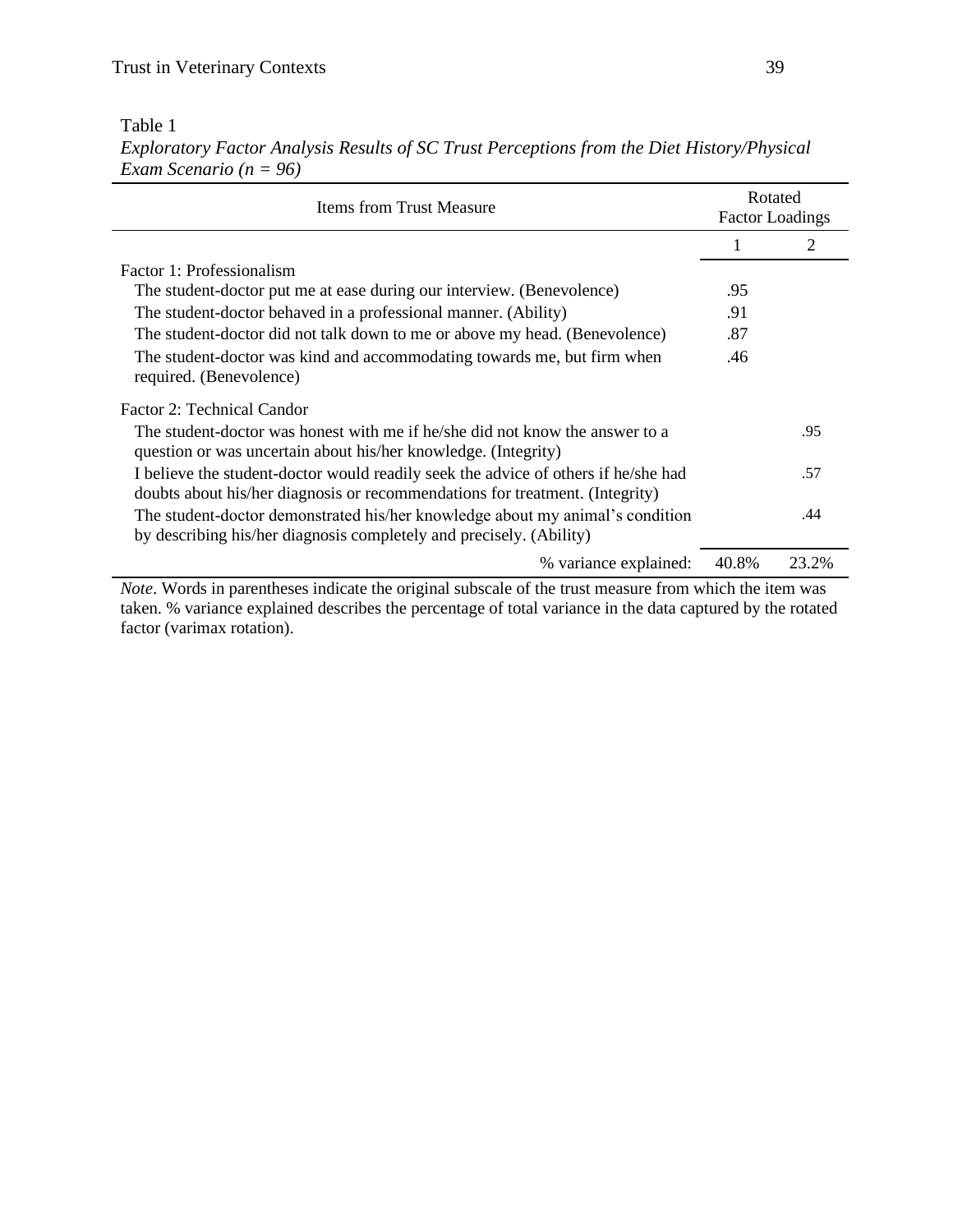Table 2

*Means, Standard Deviations, and Partial Correlations Among SC Perceptions of Trust, Veterinary Students Self-Perceptions of Trust, Perceived Technical Competence, and Communication Skills in the Diet History/Physical Exam Scenario (n = 96)*

|                                                | Mean | <b>SD</b> |        |       | 3      | 4     |       | 6      |       | 8     |
|------------------------------------------------|------|-----------|--------|-------|--------|-------|-------|--------|-------|-------|
| 1. Professionalism (SC)                        | 4.49 | .50       | (.85)  |       |        |       |       |        |       |       |
| 2. Technical Candor (SC)                       | 4.25 | .49       | .69    | (.69) |        |       |       |        |       |       |
| 3. Overall Trust (SC)                          | 4.55 | .51       | .66    | .43   | (.89)  |       |       |        |       |       |
| 4. Professionalism (Self-report)               | 4.40 | .46       | $-.03$ | .10   | .04    | (.85) |       |        |       |       |
| 5. Technical Candor (Self-report)              | 4.33 | .53       | .07    | .19   | .02    | .63   | (.55) |        |       |       |
| 6. Overall Trust (Self-report)                 | 4.20 | .63       | $-.11$ | .05   | $-.04$ | .77   | .54   | (.96)  |       |       |
| 7. Perceived Technical Competence <sup>a</sup> | .94  | .13       | .14    | .03   | .30    | .11   | .00   | .16    | (.77) |       |
| 8. Communication Skills <sup>b</sup>           | .98  | .08       | .26    | .21   | .32    | .01   | .02   | $-.02$ | .05   | (.63) |

*Note*. The numbers in the half-matrix represent Pearson correlation coefficients, with bold coefficients significant at *p*  < .05. Cronbach's alpha are reported in parentheses on the diagonal.

<sup>a</sup>Dichotomous response scale ( $0 = Did$  not perform,  $1 = Did$  perform)

 $b$ Dichotomous response scale (0 = Disagree, 1 = Agree)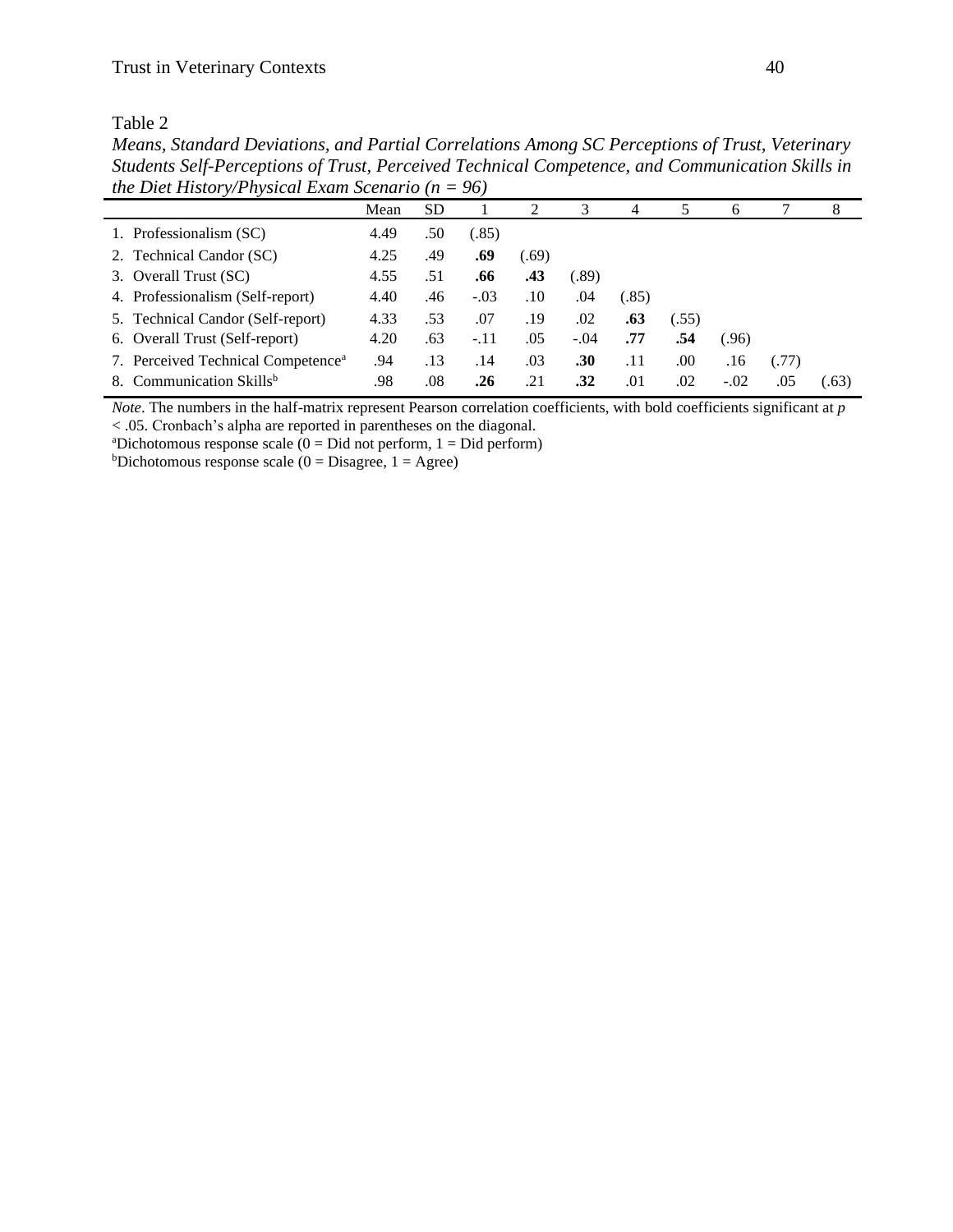| ۱<br>L<br>. . |  |
|---------------|--|
|               |  |

*HLM Analyses and Parameter Estimates Predicting the Relationship between Professionalism, Technical Candor, Perceived Technical Competence, and Communication Skills on Standardized Clients Ratings of Trust Towards Veterinary Students in the Diet History/Physical Exam Scenario (n = 96)*

|                                                                                                                                                                                                                                                                                                                                                                                                                                                                          | <b>Parameter Estimates</b> |               |               |               |               |             |            |  |
|--------------------------------------------------------------------------------------------------------------------------------------------------------------------------------------------------------------------------------------------------------------------------------------------------------------------------------------------------------------------------------------------------------------------------------------------------------------------------|----------------------------|---------------|---------------|---------------|---------------|-------------|------------|--|
| Model                                                                                                                                                                                                                                                                                                                                                                                                                                                                    | $\gamma_{00}$              | $\gamma_{10}$ | $\gamma_{20}$ | $\gamma_{30}$ | $\gamma_{40}$ | $\tau_{00}$ | $\sigma^2$ |  |
| Null Model<br>Level-1: Trust <sub>ij</sub> = $B_{0i}$ + $r_{ii}$<br>Level-2: $B_{0i} = \gamma_{00} + u_{0i}$                                                                                                                                                                                                                                                                                                                                                             | $4.56*$                    |               |               |               |               | $.06*$      | .20        |  |
| <b>Predictor Model</b><br>Level-1: Trust <sub>ij</sub> = $B_{0i}$ +<br>$B_{1i}$ (Professionalism <sub>ii</sub> ) +<br>$B_{2i}$ (Technical Candor <sub>ii</sub> ) +<br>$B_{3i}$ (Communication Skills <sub>ii</sub> ) +<br>$B_{4}$ (Perceived Technical<br>Competence) + $r_{ii}$<br>Level-2: $B_{0i} = \gamma_{00} + u_{0i}$<br>$B_{1i} = \gamma_{10} + u_{1i}$<br>$B_{2j} = \gamma_{20} + u_{2j}$<br>$B_{3i} = \gamma_{30} + u_{3i}$<br>$B_{4i} = \gamma_{40} + u_{4i}$ | $4.56*$                    | $.48*$        | .03           | 1.11          | $.77*$        | $.02*$      | .07        |  |

*\** parameter estimate is significant, *p* < .05

*Notes*. Level-1 equations model the relationship between trust and relevant predictors for each student in the sample, whereas the Level-2 equations estimate the Level-1 coefficients across SCs. The definition of each parameter in the modeled HLM equations is provided below. All predictor variables were grand mean centered prior to analyses and thus should be interpreted as the amount by which perceptions of trust change for every 1 unit increase above the mean of the predictor. Of greatest interest to the prediction of trust, the *γ* parameters represent the relationship between a predictor and trust accounting for nonindependence of SC ratings.

 $B_{0i}$  = mean of trust for students rated by SC *j* 

 $B_{1j}$  = relationship between Professionalism and Trust for student *i* rated by SC *j* 

 $B_{2j}$  = relationship between Technical Candor and Trust for student *i* rated by SC *j* 

 $B_{3i}$  = relationship between Communication Skills and Trust for student *i* rated by SC *j* 

 $B_{4i}$  = relationship between Perceived Technical Competence and Trust for student *i* rated by SC *j* 

*γ*<sup>00</sup> = mean rating of trust for all students across all SCs

*γ*<sup>10</sup> = average relationship between Professionalism and Trust for all students across all SCs

*γ*<sup>20</sup> = average relationship between Technical Candor and Trust for all students across all SCs

*γ*<sup>30</sup> = average relationship between Communication Skills and Trust for all students across all SCs

*γ*<sup>40</sup> = average relationship between Perceived Technical Competence and Trust for all students across all SCs

- $r_{ij}$  = residual variance in Trust for student *i* rated by SC *j*
- $u_{0j}$  = residual variance in Trust for all students rated by SC *j*
- $u_{1j}$  = residual variance in Professionalism for all students rated by SC *j*
- $u_{2j}$  = residual variance in Technical Candor for all students rated by SC  $j$
- $u_{3j}$  = residual variance in Communication Skills for all students rated by SC  $j$

 $u_{4j}$  = residual variance in Perceived Technical Competence for all students rated by SC *j* 

 $\sigma^2$  = variance in  $r_{ij}$  (variance due to random error in Trust for student *i* rated by SC *j*)

 $\tau_{00}$  = variance in  $u_{0i}$  (variance in average Trust for all students rated by SC *j*)